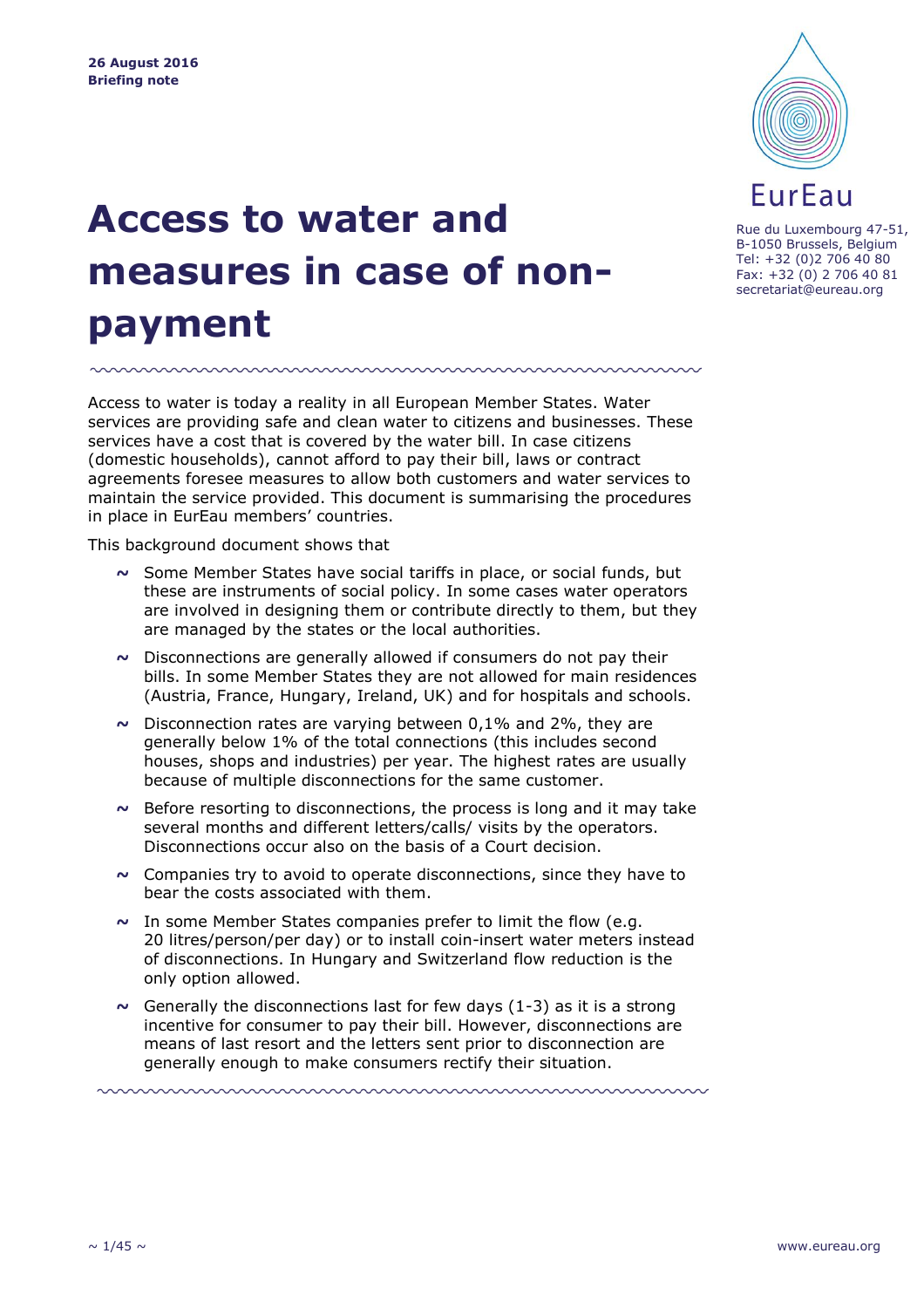

# AUSTRIA

1. Disconnection policy for non-payment of water charges:

The water supplier may not cut off water supply to a domestic customer for non-payment. The flow might be reduced to the daily human need.

- 2. Legal position:
- 3. Cut-off conditions :
- 4. Number of disconnections per year :

### None

- 5. Duration of disconnection:
- 6. Letters/phone calls before disconnection:
- 7. Visits before disconnection:
- 8. Absolute disconnection / minimum flow:
- 9. Possibility of "social tariffs":

It is not a responsibility of the water service utility to deal with affordability problems of households.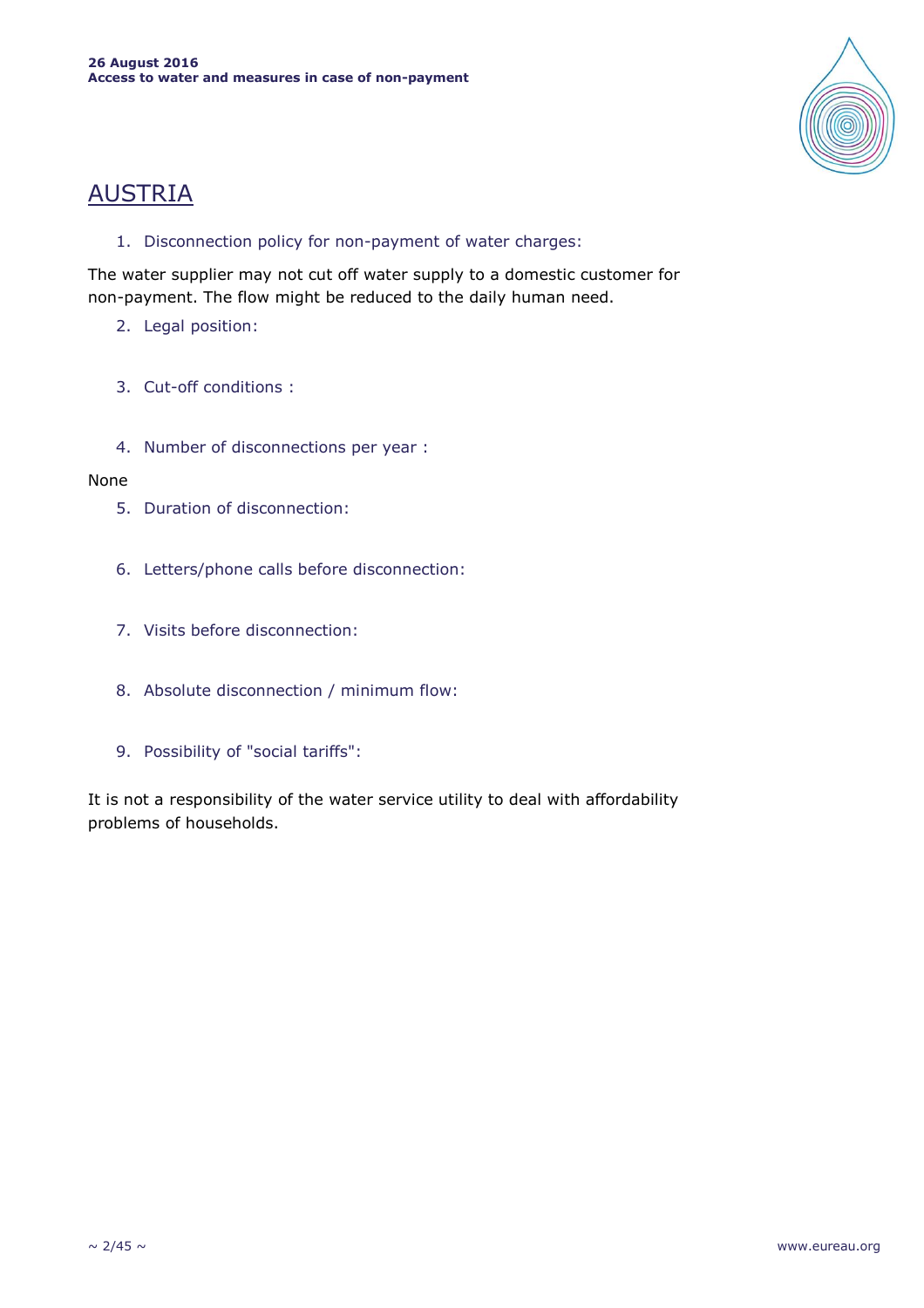

# BELGIUM

# Flanders and Brussels

### 1. Disconnection policy for non-payment of water charges:

Water supply can be disconnected. Due to the federal system, regions are responsible for the water sector and there are three different regulations.

# 2. Legal position:

In the Brussels Region, there is no general legal prohibition, but according to the law (08.09.1984) water companies need a judgement from the court to disconnect a resident consumer (before taking the matter to court, companies need local authority approval). Companies may disconnect a non-resident building without going through the law process.

In the Flemish Region, the Decree (regional law) of 20 December 1996 gives every customer the right to an uninterrupted delivery of a minimum quantity of drinking water. This means a legal prohibition of disconnection (at least of a complete disconnection). This decree has been changed in 2015 and this minimum delivery has been closed out. Complete disconnection is still possible for safety reasons and in certain cases of non-payment for the nonwilling to pay (the procedure of complete disconnection is long and severe for the water supplier) or deceit of the customer (after a local committee decision).

# 3. Cut-off conditions:

In Brussels, according to regional law, companies set their own disconnection procedures. Companies need court authorization before disconnection, which can take several weeks.

In Flanders cut-off can be done after a positive advice of a local committee of the city or a positive advice from the authorities for safety reasons.

4. Number of disconnections per year:

In companies which responded to the survey, the rate is between 0.1% and 0.7% of total local customers (including industries, shops…).

In Flanders the average rate of disconnections is 0,15 % in 2014. Fluctuation between companies is between 0,05 to 1% of total customers in 2015.

5. Duration of disconnection:

It depends on local condition, from 1 to 10 days.

In Flanders more than one third of the customers are less than 7 days disconnected. 15 % are disconnected for more than 10 days and less than 30 days and 12 % more than 30 days. The rest are connected by another customer.

6. Letters/phone calls before disconnection: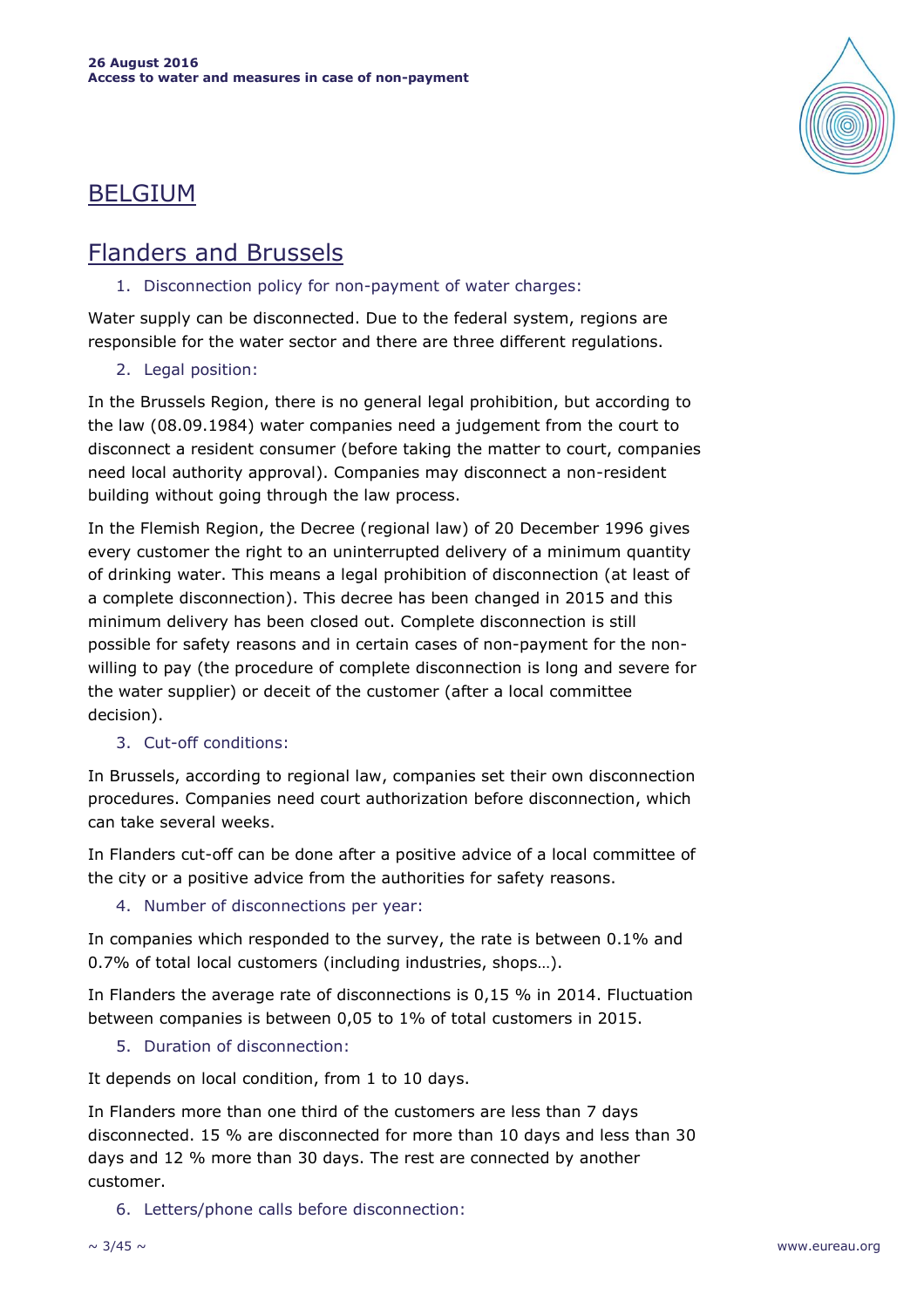

By law disconnection is forbidden if the consumer has not been informed that the water supplier is going to proceed with disconnection. There is always a significant time delay between several contacts and the disconnection.

### 7. Visits before disconnection:

There are possibilities for staggered payments. Some companies inform and help client to obtain aid when necessary. A few companies visit bad payers to inform them about remedies.

# 8. Absolute disconnection /minimum flow:

Complete disconnection is possible (see above point 2) in Brussels and Flanders under strict rules, but there are no partial disconnections in Brussels.

9. Possibility of "social tariffs":

There are no specific tariffs in the Brussels region, but the price of water varies in function of the consumption: the low consumers have a lower rate. In some companies there are tariffs for those who benefit from budgetassistance programs from local social departments.

In Flanders there has been installed a social tariff from 2016 on. The rate is 20 % of the normal invoice.

# Wallonia

### 1. Disconnection policy for non-payment of water charges:

Water supply can be disconnected. Due to the federal system, regions are responsible for the water sector and there are three different regulations.

2. Legal position

In Wallonia, there is no general legal prohibition to disconnection of domestic customers for non-payment of water charges. Nevertheless, following regional legislation, drinking-water companies need a court decision to disconnect domestic customers. However, judges are more and more unwilling to do so due to the "right to water" principle. That is why water suppliers tend to use more often flow limiters.

### 3. Cut-off conditions

In Wallonia, disconnections couldn't be operated without court permission as explained in point 2. Disconnections are decided by a court judgement in exceptional situations, only when the normal procedure to recover the debt (through staggered payment plans or others instruments) has failed.

### 4. Number of disconnections per year

In Wallonia, the number of complete disconnection is very low. If we consider the 3 most important drinking water companies, serving around 1.3 million customers, 1465 complete disconnections have been executed in 2014.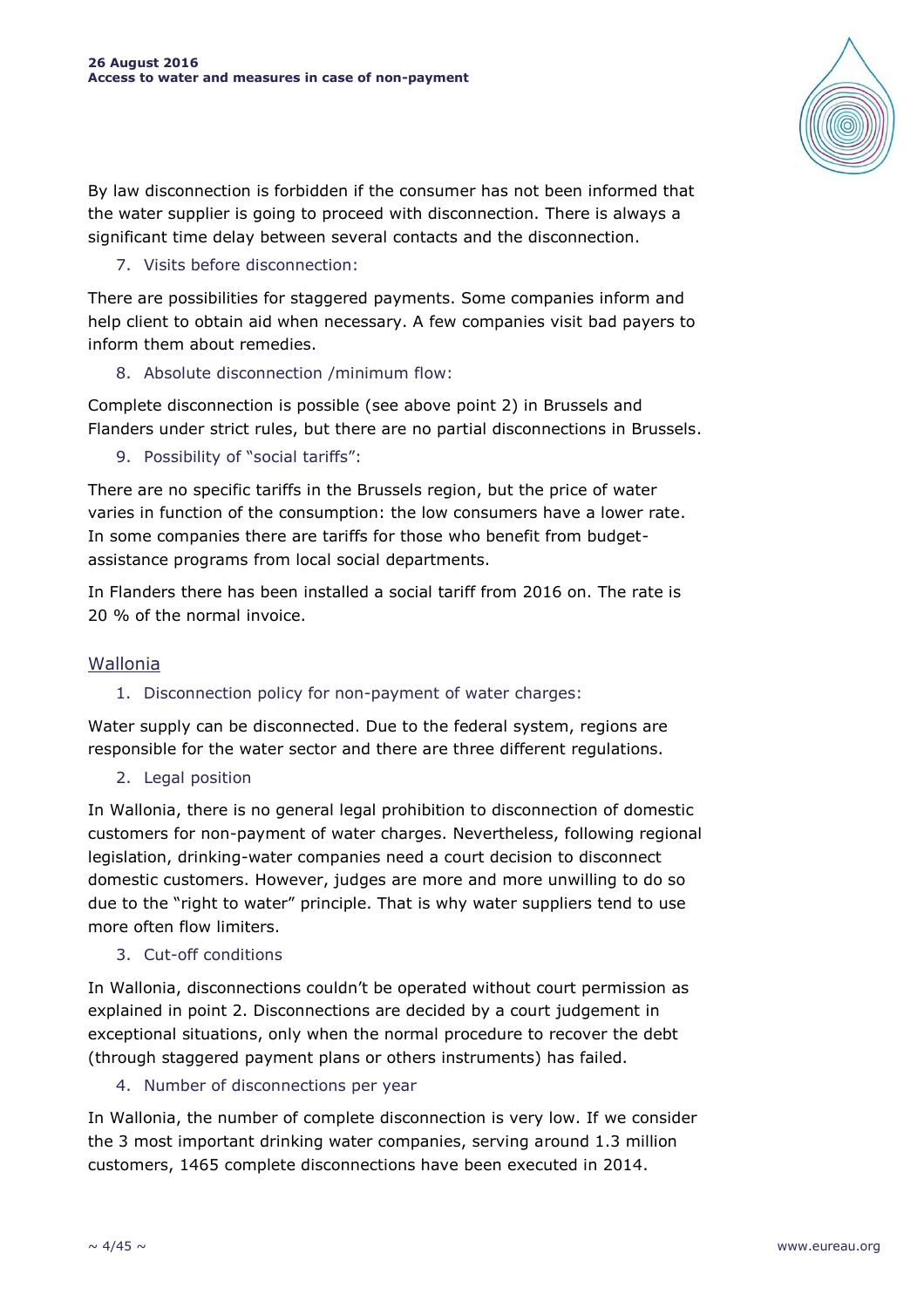

### 5. Duration of disconnection:

There is no rule on this point. Disconnections lasts until the consumer has paid his due.

#### 6. Possibility of "social tariffs":

In Wallonia a social fund is established to which all households contribute with € 0.0250/m3.

This fund is devoted to helping the consumers in difficulties of payment after an assessment leaded by municipal social services. 80% of the collected amounted is aimed at direct intervention in the water bills.

10% is aimed at interventions in the housing of families in difficulties in order for them to lower their water consumption as it was noticed that these families tend to consume much more than the average, even when taking into account the number of people living in the accommodation.

This fund is used only when all other means have been used such as payment facilities for instance.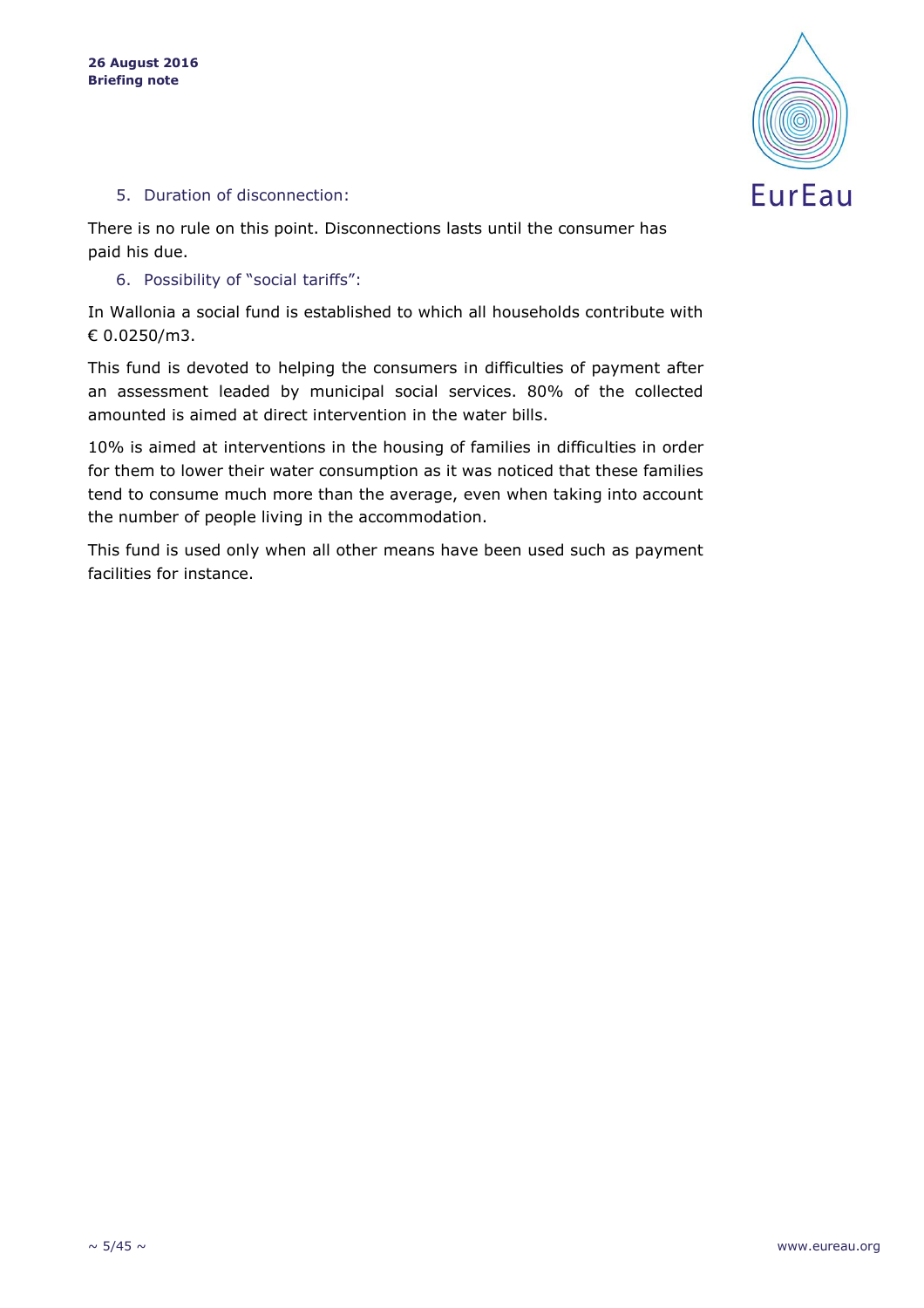

# BULGARIA

### 1. Disconnection policy for non-payment of water charges

Disconnection is permitted by the law in Bulgaria, but in practice there is a technical limitation due to the system of individual billing of every consumer after the revenue meter (e.g. apartments in blocks of flats, individual properties in other type of buildings or any property situated after the revenue meter, if the owner or other lawfully entitles person requires the opening of an individual account). This system makes almost impossible the disconnection of customers living in condominiums, due to the lack of access to private property and interdiction to disconnect from the revenue meter the whole property if one or more customers after the revenue meter are good payers.

2. Legal position.

According to the **Ordinance 4/2012, on the conditions and order for connecting customers and using water supply and sewerage systems**, upon prior notification, the operators may interrupt fully or partially the supply and discharge of water when customers do not observe their obligations set in the General Terms and Conditions (GTC) and the contract. This is a reason for water supply disconnection.

In the GTC for the water supply and sewerage services (WSS), the WSS operator can disconnect bad payers with a 15 days previous notice. However, interruption of the provision of the WSS services is not allowed for customers in condominiums, provided that with its actions the operator may breach the right and legal interest of other correct customers in the building.

Even if the law permits the disconnection for non-payment, subject to prior notice, there is a practice of the Commission for the Protection of Competition, confirmed also by the Supreme Administrative Court, according to which the operator should exhaust all legal way to recover the debt, before disconnection of the domestic customers, based mainly on the ground that water is an essential right.

3. Cut-off conditions

The service can be cut-off based on a 15 days prior notice.

4. Number of disconnections per year.

Approximately 50 for Sofia.

5. Duration of disconnection.

It depends in each case, based on the customer request after paying the reconnection fees.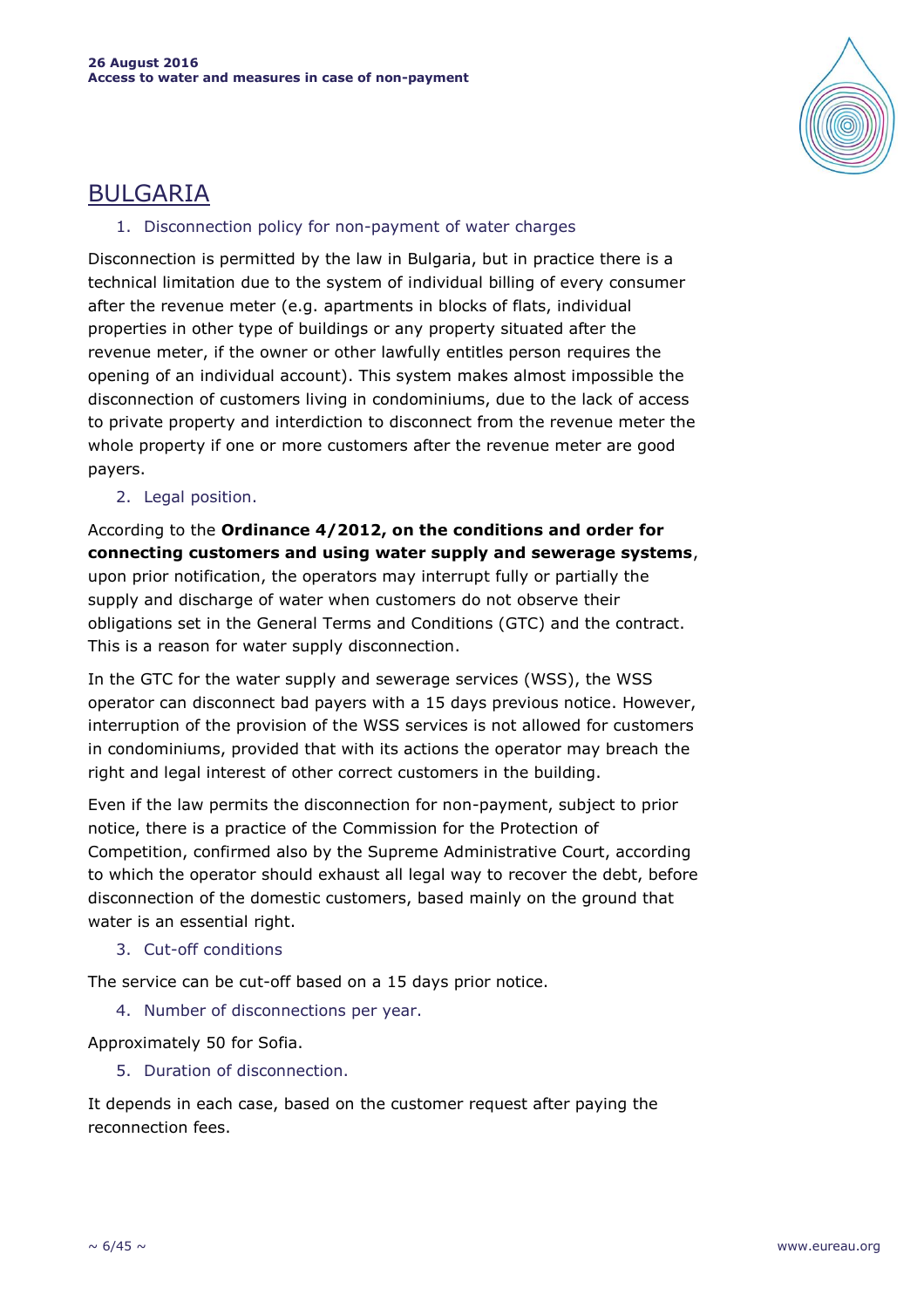

### 6. Letters/phone calls before disconnection.

One warning letter is always sent to the customer. Phone calls are also made to debtors, but the disconnection is always preceded by a written notice.

### 7. Visits before disconnection.

Door-to-door visits to debtors are also made, but they are not mandatory as prior condition for disconnection. Nevertheless, the disconnection notice can be handed on place by the door-to-door team if the customer does not pay and there is technical possibility to disconnect him.

### 8. Absolute disconnection /minimum flow

Total disconnection is allowed, under the conditions mentioned above.

9. Possibly of "social tariffs"

There are currently no social tariffs.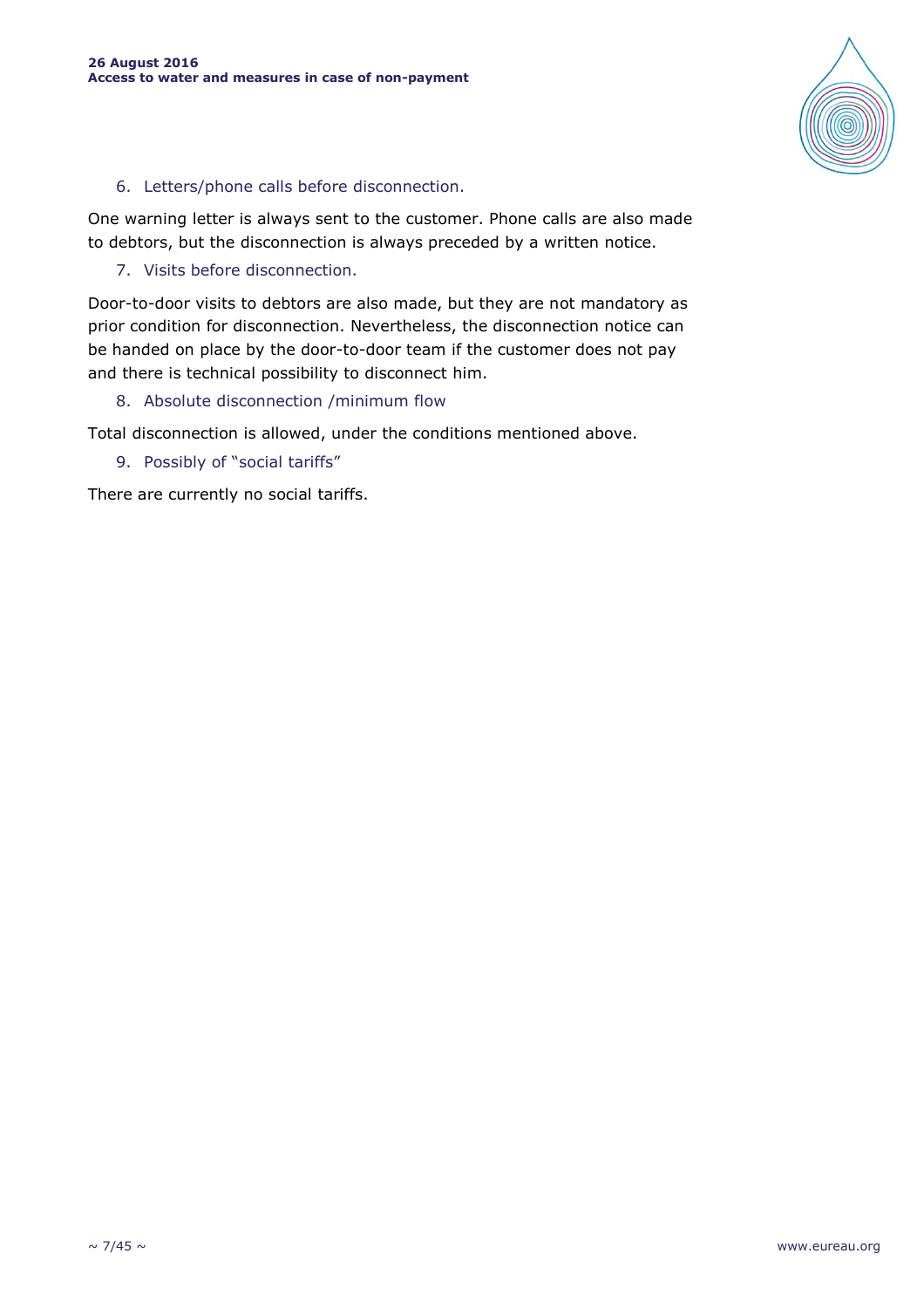

# **CYPRUS**

1. Disconnection policy for non-payment of water charges.

Consumers may be cut off from water supply due to non-payment

2. Legal position.

There is a provision in the Regulations approved by the Council of Ministers.

3. Cut-off conditions

Bills may be issued every 2 or 3 or 4 months depending on the district. If not paid within the due date (20-30 days from the date of issue) an additional fee of 10% is added on the amount due. Then a further notification is sent in order to avoid disconnection of the water supply. If the bill is still outstanding (after 5 days), the supply may be discontinued.

4. Number of disconnections per year.

The number of disconnections carried out-annually in Cyprus varies from district to district. In the three major Water Boards of Nicosia, Limassol and Larnaca the disconnections vary from 0.5% to 6.7% of the total number of customers. On average 3.5% disconnections are carried out in Cyprus. It is noted that these figures include multiple disconnections of same installations, since, in many cases, the same people habitually do not pay their bills.

5. Duration of disconnection.

Between 1-2 days. No disconnection occurs on the eve of a weekend or bank holiday, Christmas, Easter or summer vacations. Consumers that settle their bill are reconnected on the same day they settle their outstanding bill.

6. Letters/phone calls before disconnection.

A warning SMS/email/printed notification is sent 7 days before the actual disconnection. On the face of the bill consumers are informed of the fact that the water will be disconnected if the outstanding amount is not settled. The web sites of the Water Boards clearly describe the disconnection procedure in cases of non-timely settlement of the water bill.

7. Visits before disconnection.

Occasionally the consumer is visited by an employee before the disconnection, but there is no legal obligation for such an action.

8. Absolute disconnection /minimum flow

Total disconnection is permitted.

9. Possibly of "social tariffs"

Although there are not social tariffs as a general policy yet, recent Regulations which were passed by the House of Representatives requiring for the general application of social tariffs.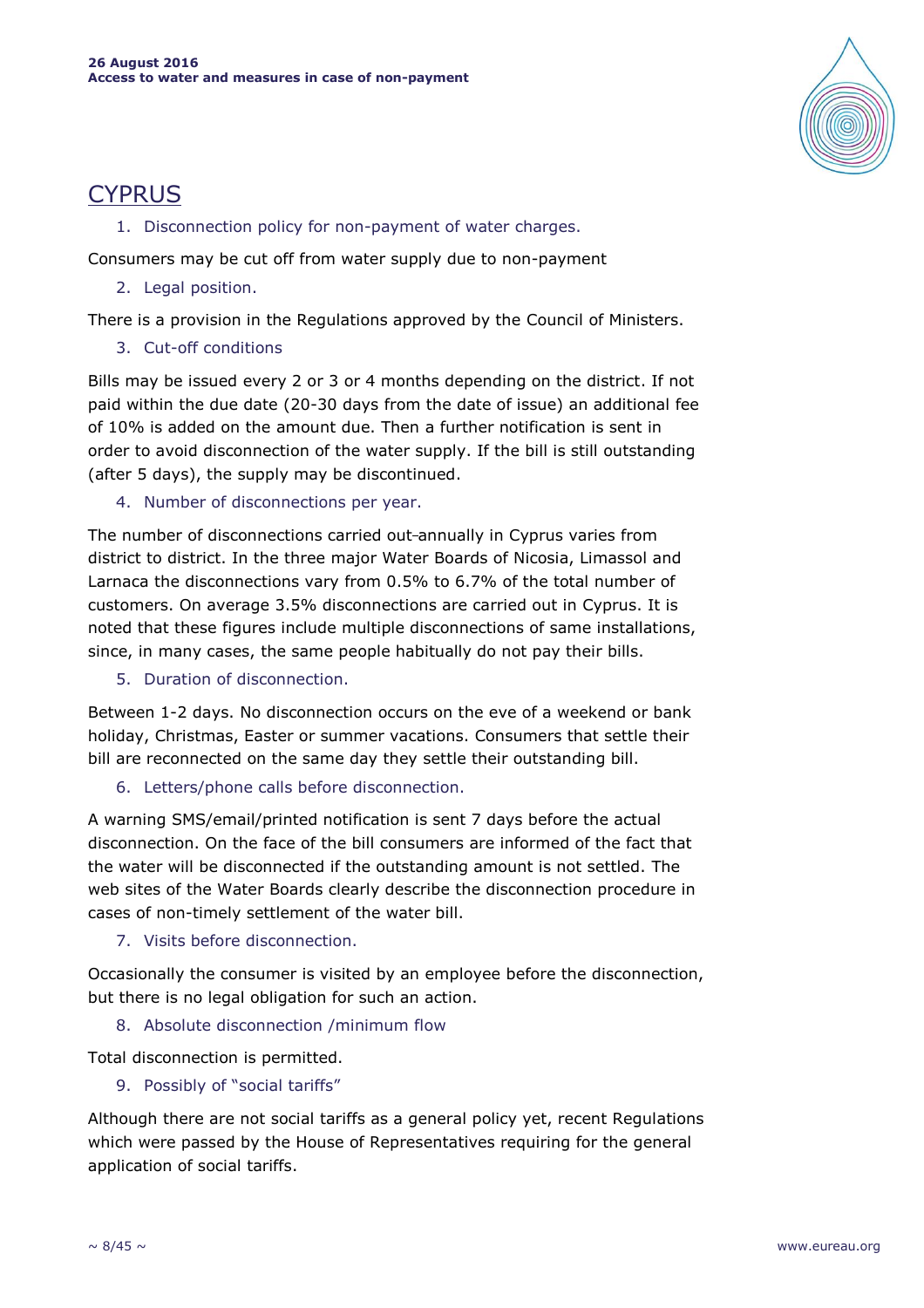

# CZECH REPUBLIC

### 1. Disconnection policy for non-payment of water charges:

Disconnection or restricted provision of services are addressed by the law setting down the reasons for which the water supply may be disconnected or restricted including the terms and conditions under which the disconnection or restriction may take place.

The legal provisions concern all consumers, i.e. there is no exemption for any of the groups, not even for the socially weak consumers, hospitals, schools etc. It then depends on the internal regulations and approach of each water utility how to handle the relevant situation with the specific debtor. As regards water supply disconnection due to non-payment of invoices, the consumer is not entitled to a free of charge emergency water supplies not even in a minimum extent.

### 2. Legal position:

In the CR, the operator has a right to disconnect or restrict not only water supply but also wastewater collection as per Act No. 274/2001 Sb., on water supply and sewer systems, as amended (with the latest amendment No. 275 from 2013). The reasons are listed in the Act under § 9 (6). One of them, listed under g) is an outstanding invoice for a period exceeding 30 days.

Quotation -  $\S 9(6)(q)$ : "The operator is entitled to disconnect or restrict water supply or wastewater treatment until the reason for such a disconnection or restriction has ceased to exist:

g) if the consumer delays the payment as per the agreed payment method of settling water and wastewater tariff for a period exceeding 30 days."

# 3. Cut-off conditions :

The law defines time limits for the operator during which the operator shall give notice to the consumer of the water supply or wastewater collection disconnection or restriction. As regards outstanding invoices, the minimum time-limit is 3 days beforehand.

### 4. Number of disconnections per year:

Approximately 0.2 % of the total number of consumption points – not in depth study made on that topic. This figure reflects the situation in one specific water company.

5. Duration of disconnection:

The duration of disconnection may last hours, days, months, as well as years (e.g. if the consumer stops using the consumption point). Usually the disconnection doesn´t last more than few days.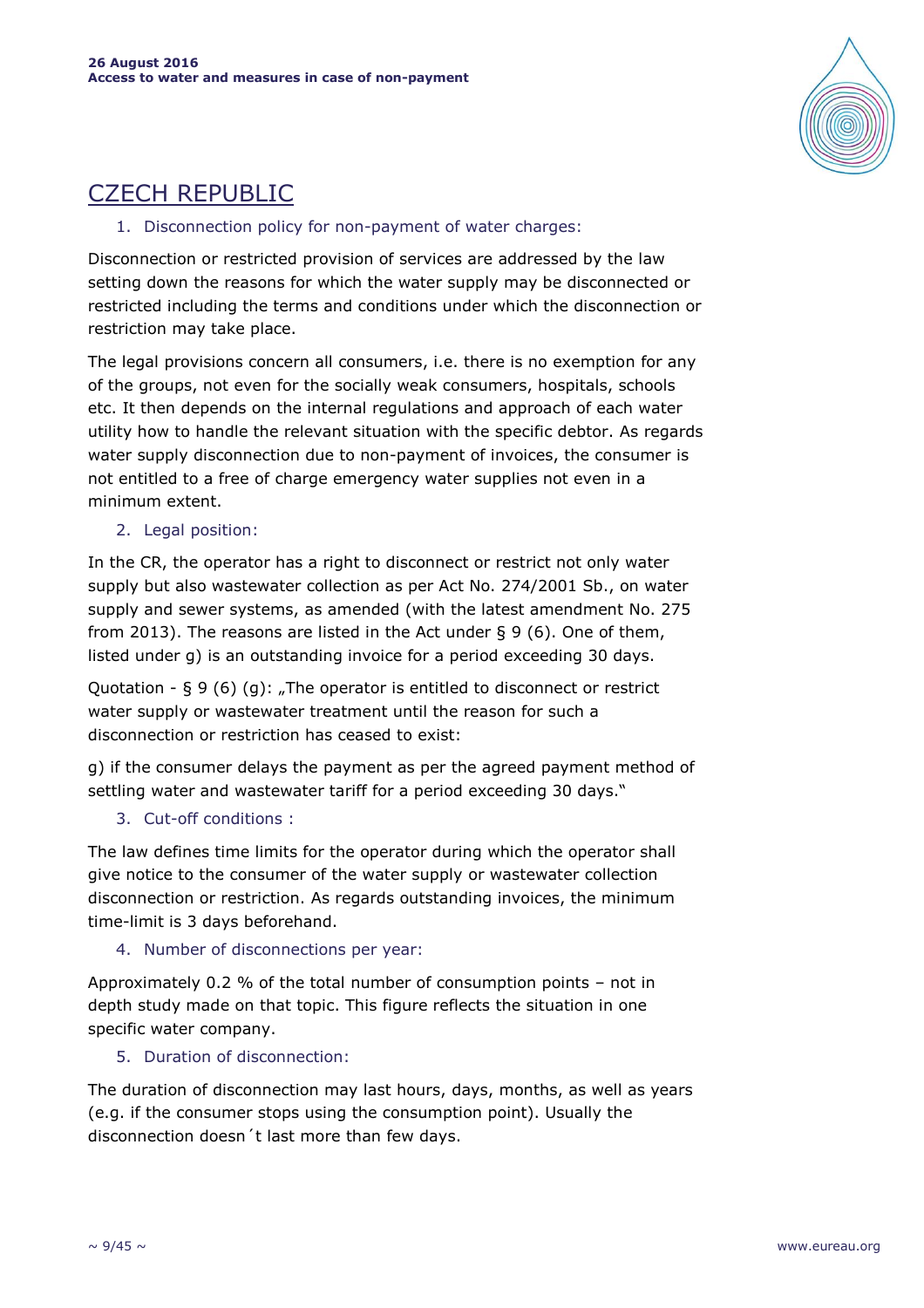

### 6. Letters/phone calls before disconnection:

The physical water supply disconnection is usually preceded by out-of-court debt collection which is specific to each water company. Usually it consist of the following:

- $\sim$  first reminder (letter or call)
- $\sim$  second reminder (usually registered letter)
- 7. Visits before disconnection:

Depend on the Water Company but not usual practice

8. Absolute disconnection / minimum flow:

The water supply to the consumer is interrupted completely. There is no partial disconnection with a minimum flow rate.

9. Possibility of "social tariffs" :

There are no social tariffs in the CR. The water and wastewater tariffs are cost based. This means that they are not regulated by the market but they are based on generally binding price regulations (law + directive). Thus, the operator may not set the price at his own discretion, but he can only reflect the eligible costs and reasonable profit in the price. The regulations also define which costs may not be included in the price.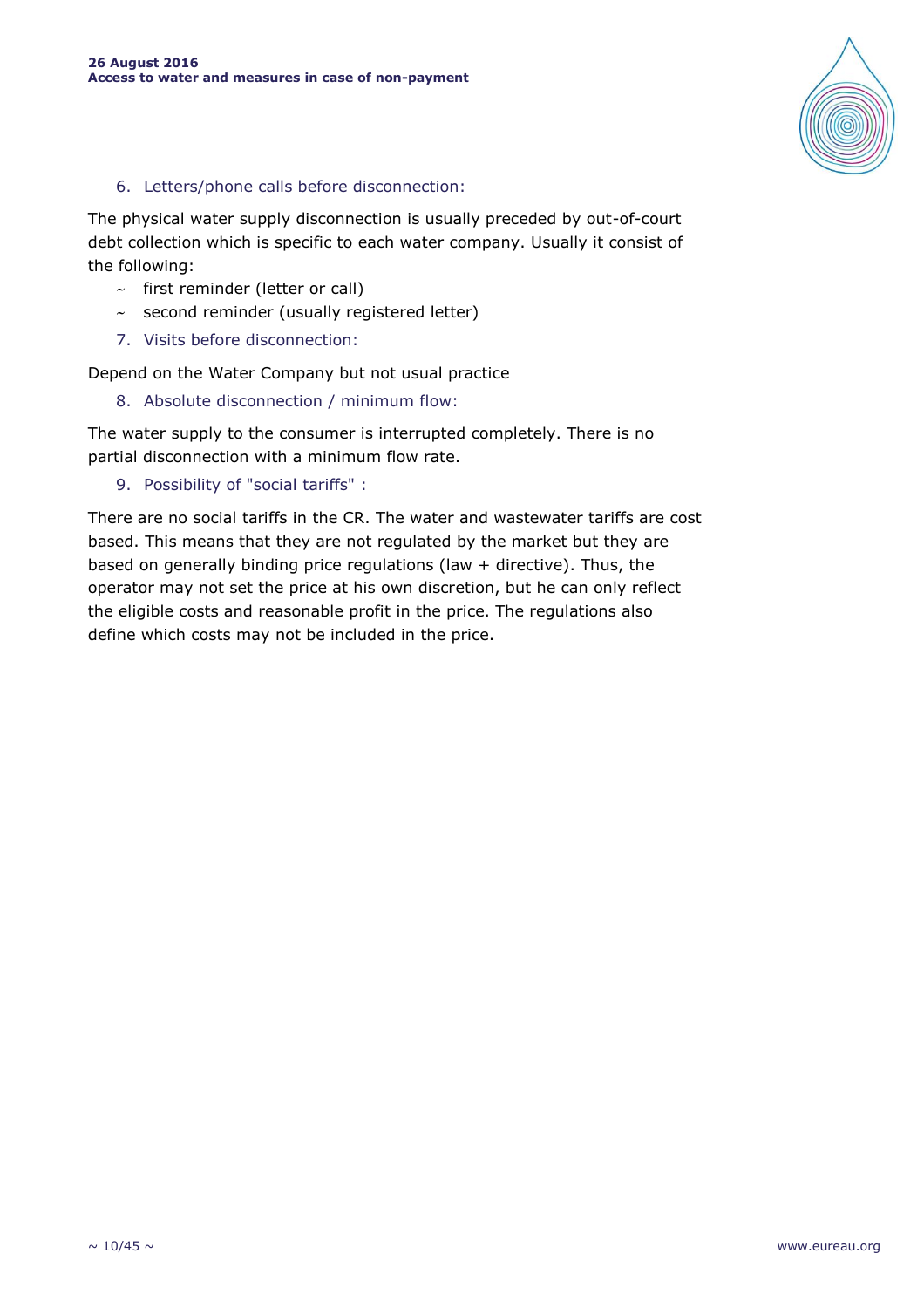

# DENMARK

### 1. Disconnection policy for non-payment of water charges:

Under certain circumstances the water supplier can cut off the supply. The primary demand is that the local bylaw (regulation on delivery terms for the relevant supplier) allows it. This bylaw is due the Water Supply Law drafted by the utility and approved by the relevant municipality.

In principle public owned water suppliers can choose to have a policy where they do not execute cut-offs as they prefer a solution with debt-collection done by the National Agency of Taxation. But in 2016 the most used practise is to cut-off.

All the private water utilities (owned by the consumers or funds) execute a cut-off policy based on the local bye laws (municipal approved delivery terms).

The mail rule is that the water supplier is obliged in regard to the owner of each estate. In regard to tenants there has been a decree since 1998 which obliges the water suppliers to settle directly with tenants under certain circumstances. The most conditions concern technical matters such as the possibility to cut-off the water outside the apartment, a separate water meter for the apartment and just one pipe to the apartment. If there is a direct settlement between the tenants and the supplier there can be cut off on a single apartment to ensure debts.

As the general rule is that water supplier is obliged in regard to the owner of an estate, it means that there can be situations where water supply disconnect for a whole building with several tenants/apartments as the owner of the estate is not paying. The tenants can ask the municipality to pay the debt.

# 2. Legal position:

The debt collection for the public owned utilities via the National Agency of Taxation is based on the law no. 29 of 12.01.2015.

The conditions for the suppliers to cut-off the water supply are based on local bylaws.

The possibility for the water suppliers to cut-off the water in regard to tenants is based on a statutory no. 837of 27.11. 1998.

The possibility for tenants to ask the municipalities to pay the debts which the owner of the estate has not pay is based on the law no. 227 of 09.03.2016 (§ 46)

# 3. Cut-off conditions:

Utilities define practical procedures, complying with general civil obligations. How to use disconnections for consumers is defined in the general terms of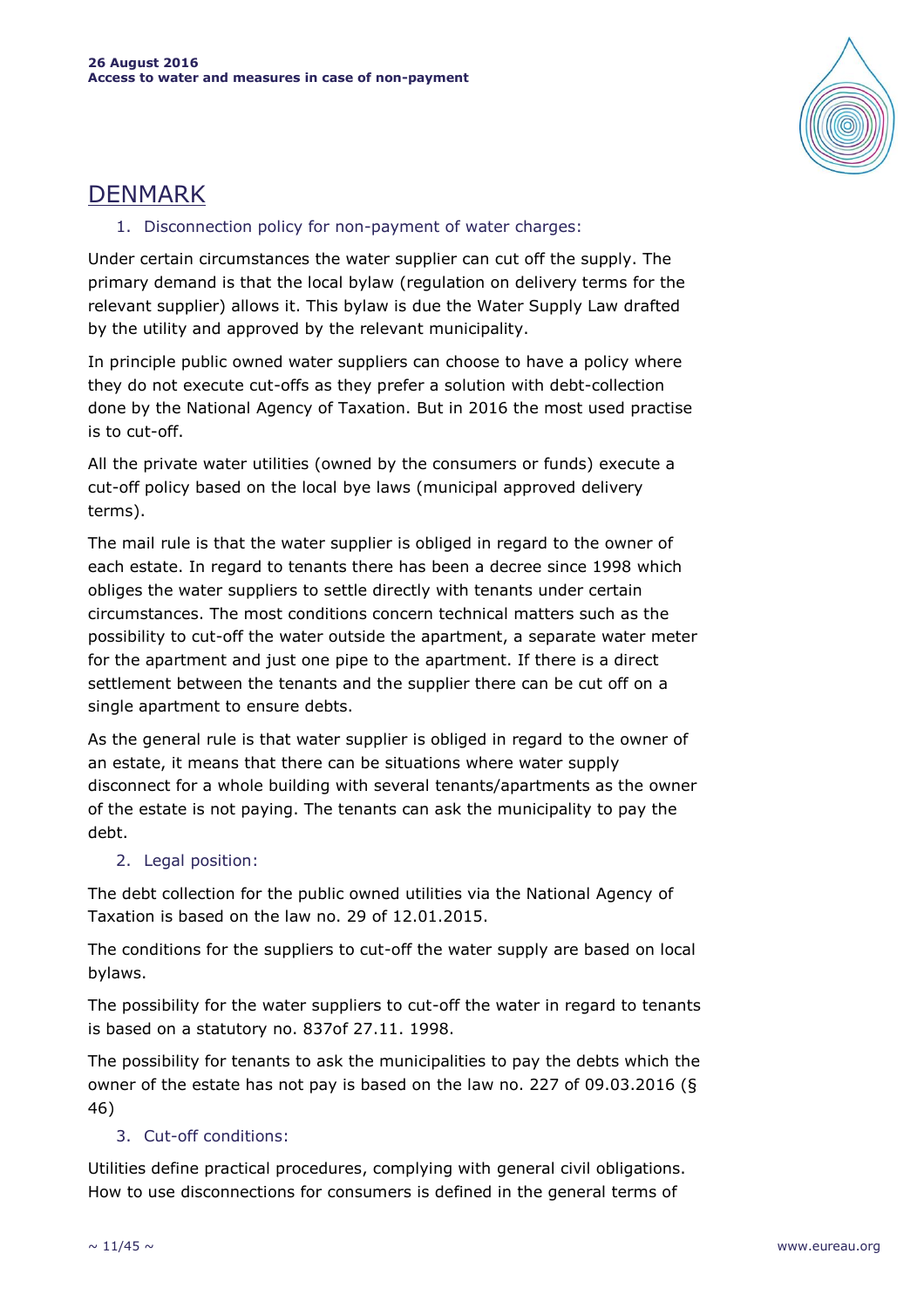

contracts. Disconnection is used if the case is clear and if there are no relevant risks for damages.

### 4. Number of disconnections per year:

Once it was estimated that the number is less than I % of total customers (including industry, firms, ect.). Often the warning letter is enough to remind the customer of the invoice. There is no statistical information available at the moment.

5. Duration of disconnection:

The average disconnection lasts approximately 1-2 days.

6. Letters/phone calls before disconnection:

The water supplier has to wait at least for five weeks after sending a warning letter, before the cut off. The warning is often included in the reminder. In cases that the reason for non-payment is illness, unemployment, etc., the water supplier has to wait for 10 weeks from the first warning before disconnection. These rules are obligatory with domestic customers.

7. Visits before disconnection:

Sometimes the customer is visited by the water company.

8. Absolute disconnection / minimum flow:

Total disconnection is permitted.

9. Possibility of "social tariffs":

There are no specific tariffs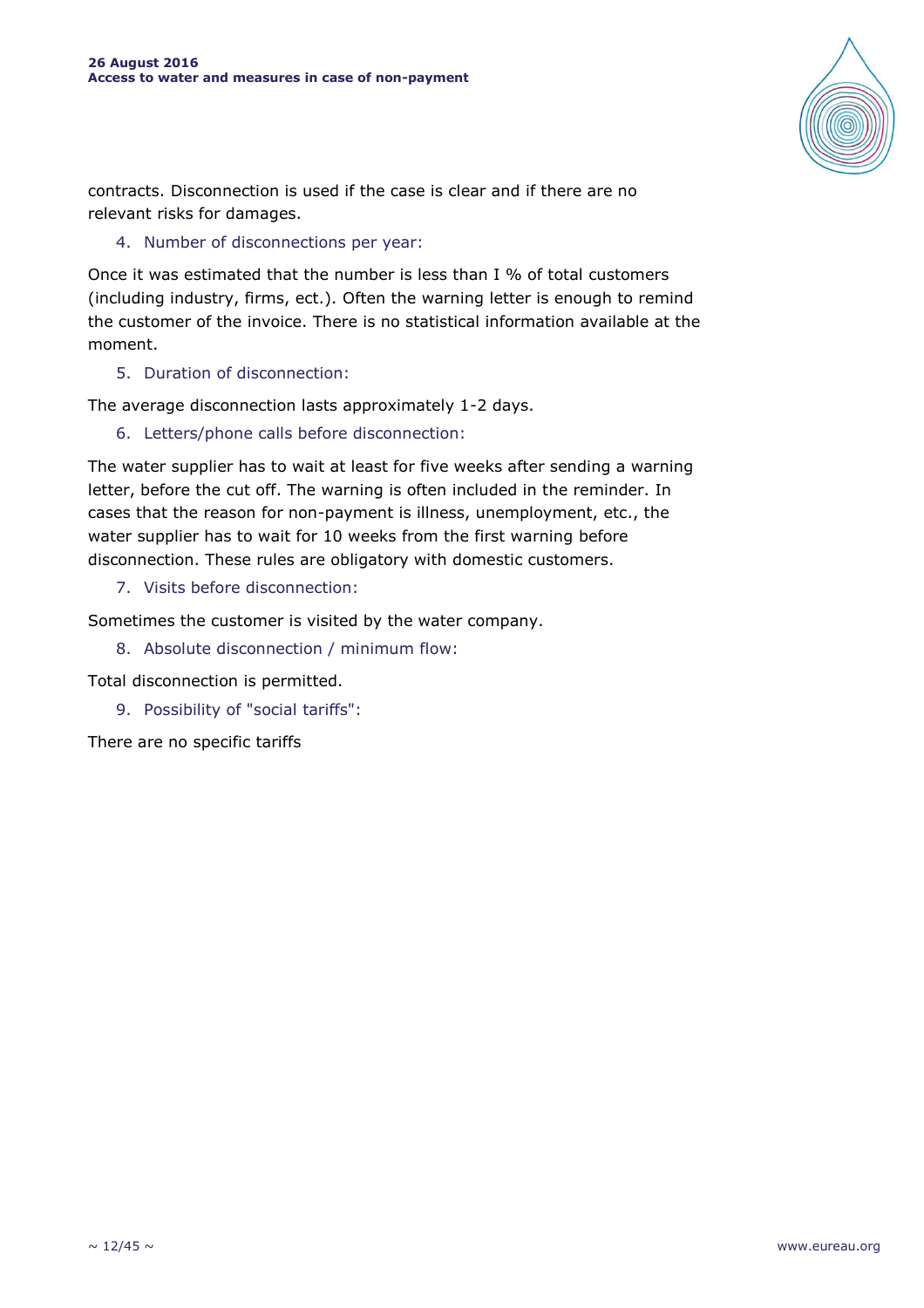

# FINLAND

The following refers mainly to water utility's possibility to disconnect service from domestic customers.

Disconnecting water services from industrial customers is sometimes more complicated due to risk of huge damages and subsequent indemnities that disconnection may cause in the case of industrial customers.

Disconnection of domestic customers is allowed by the Water Services Act in certain circumstances.

1. Disconnection policy for non-payment of water charges:

All customers can be cut off from water supply due to non-payment. Additionally, it is permitted to disconnect the customer from the network for waste water and storm water as well. Because of environmental problems and risks these two last-mentioned options are not normally used.

2. Legal position:

Water Service Act (119/2001), and the terms in the contracts that regulate the service between the supplier and the customer.

3. Cut-off conditions:

Utilities define practical procedures, complying with general civil obligations. How to use disconnections for consumers is defined in the general terms of contracts. Disconnection is used if the case is clear and if there are no relevant risks for damages.

4. Number of disconnections per year:

Once it was estimated that the number is less than I % of total customers (including industry, firms, etc.). Often the warning letter is enough to remind the customer of the invoice. There is no statistical information available at the moment.

5. Duration of disconnection:

The average disconnection lasts approximately 1-2 days.

6. Letters/phone calls before disconnection:

The water supplier has to wait at least for five weeks after sending a warning letter, before the cut off. The warning is often included in the reminder. In cases that the reason for non-payment is illness, unemployment, etc., the water supplier has to wait for 10 weeks from the first warning before disconnection. These rules are obligatory with domestic customers.

7. Visits before disconnection:

Sometimes the customer is visited by the water company.

8. Absolute disconnection / minimum flow:

Total disconnection is permitted.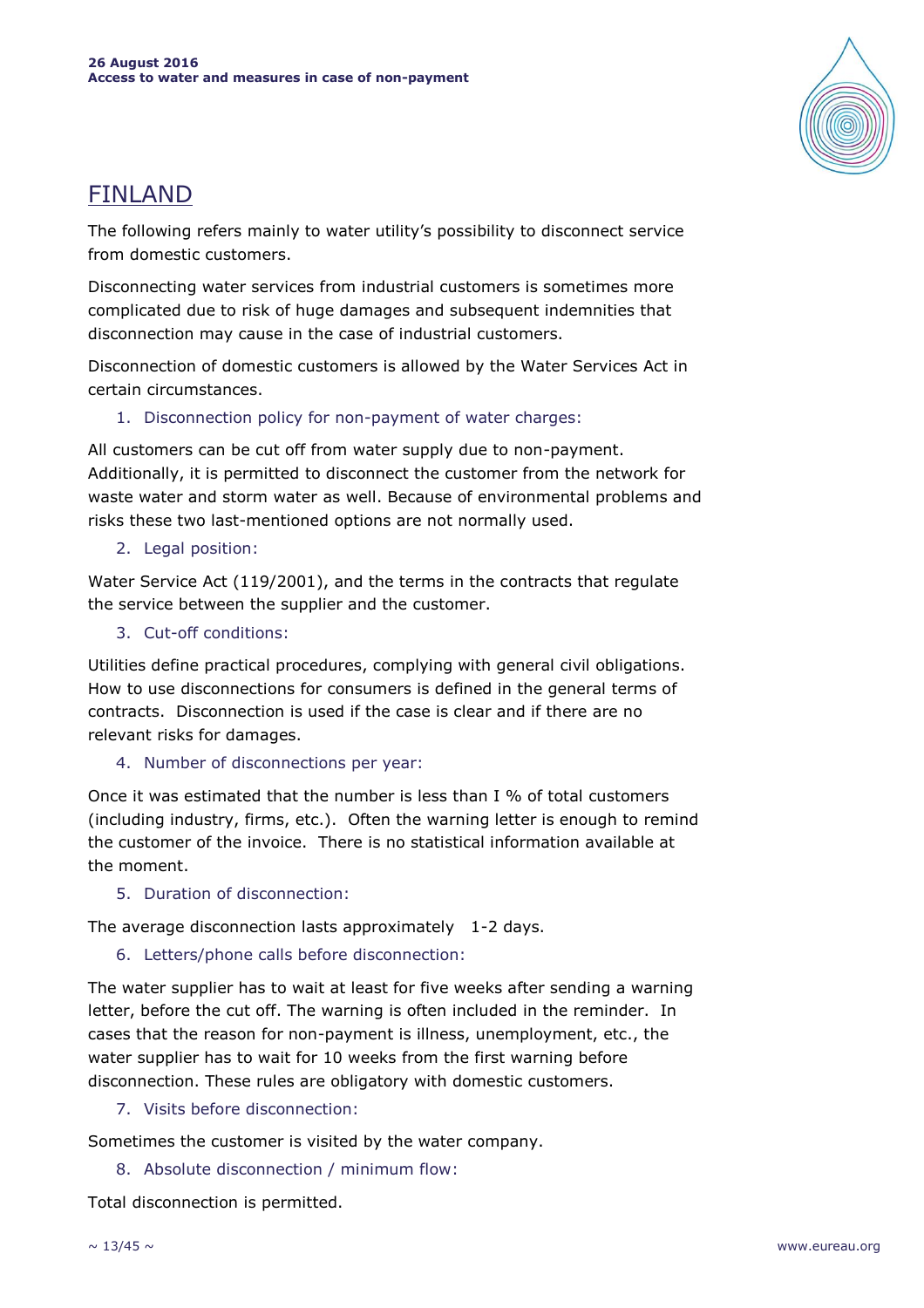

9. Possibility of "social tariffs":

There are no specific tariffs.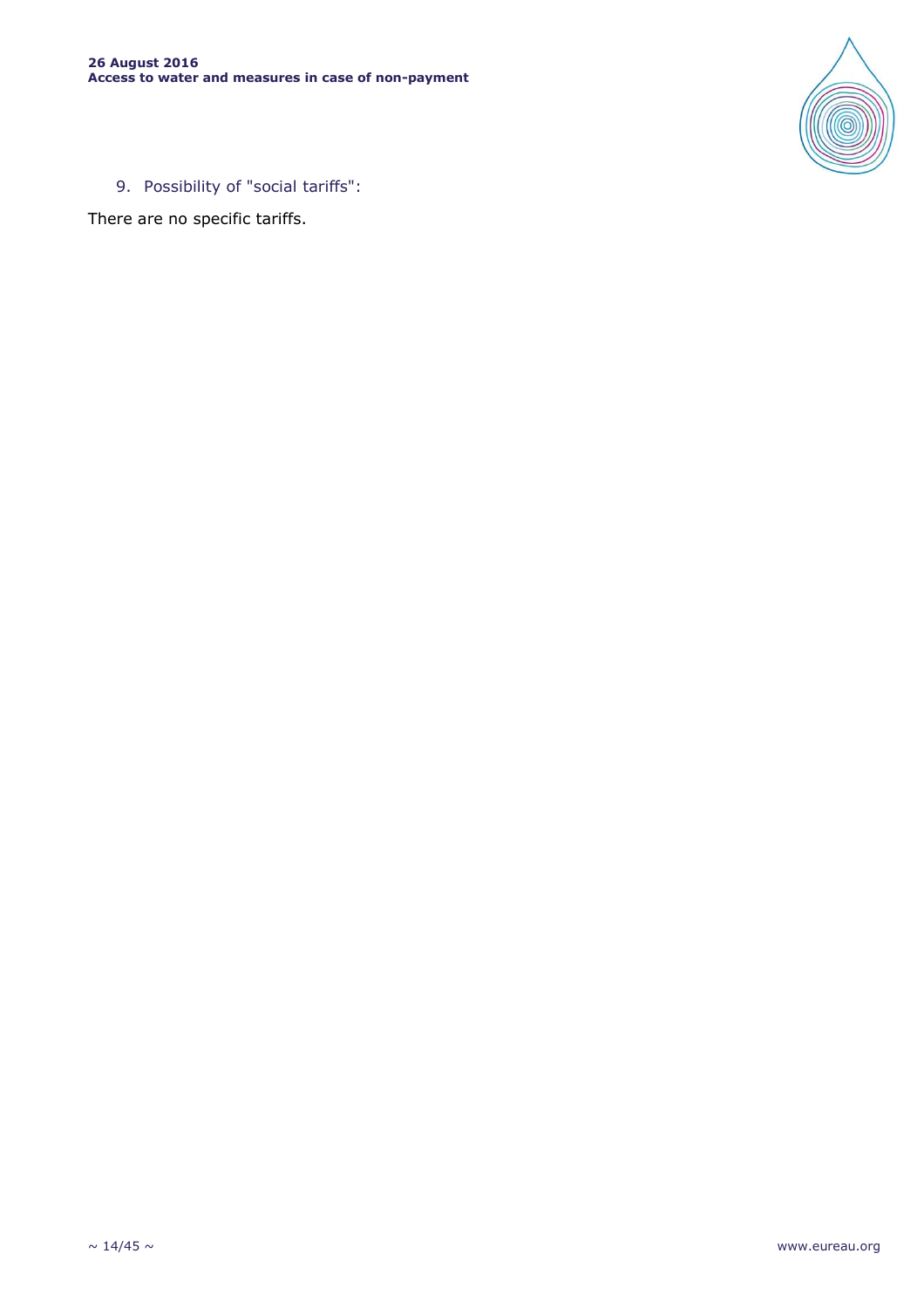

# FRANCE

1. Disconnection policy for non-payment of water charges:

Disconnections for unpaid bills by households are prohibited for their main residence since the "Brottes" law of 2013.

2. Legal position:

Brottes law of 15 April 2013.

3. Cut-off conditions :

For other users, disconnections for unpaid bills are maintained: households for secondary houses, businesses, large water users, government offices.

4. Number of disconnections per year :

Very limited. No accurate data yet since the new law is recent. It is however important to note that the amount of unpaid bills has tripled since the law is in force.

- 5. Duration of disconnection:
- 6. Letters/phone calls before disconnection:
- 7. Visits before disconnection:
- 8. Absolute disconnection / minimum flow:

Debates are still ongoing as regards practices limiting flow in case of nonpayment. (Recent court cases have forbidden such practices in particular cases.)

9. Possibility of "social tariffs":

The Brottes law provides for period of 5 years during which social tariffs for water services can be tested. 50 cities have declared their intention to test such innovative tariffs and a certain number of local authorities are already using social tariffs. Two good examples in this regard are

- $\sim$  Dunkirk in the North of France, with a both environmentally-friendly and socially-inclusive innovative tariff [\(http://www.suez](http://www.suez-environnement.com/news/press-releases/dunkirk-official-launch-eco-social-water-tariff-scheme)[environnement.com/news/press-releases/dunkirk-official-launch-eco](http://www.suez-environnement.com/news/press-releases/dunkirk-official-launch-eco-social-water-tariff-scheme)[social-water-tariff-scheme\)](http://www.suez-environnement.com/news/press-releases/dunkirk-official-launch-eco-social-water-tariff-scheme)
- $\sim$  The Ile de France region where 22.500 households have already benefited from "Eau solidaire" to pay their bills [\(http://www.sedif.com/imageProvider.aspx?private\\_resource=19199&f](http://www.sedif.com/imageProvider.aspx?private_resource=19199&fn=Eau%20solidaire_Difficultés-paiement_1212.pdf) [n=Eau%20solidaire\\_Difficultés-paiement\\_1212.pdf\)](http://www.sedif.com/imageProvider.aspx?private_resource=19199&fn=Eau%20solidaire_Difficultés-paiement_1212.pdf)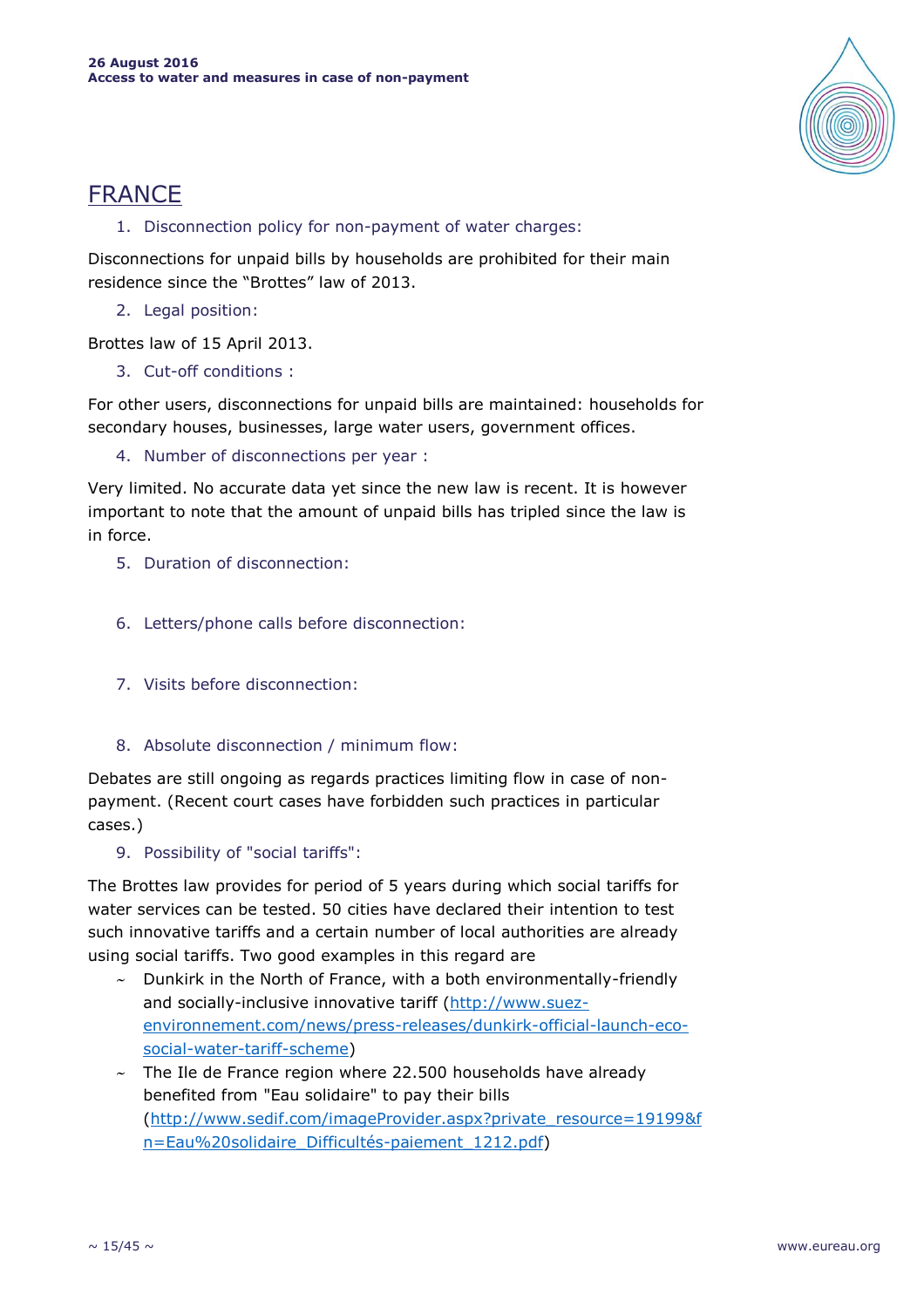

# GERMANY

There are no changes in legislation since the 1998 report, but in the application of the law.

1. Disconnection policy for non-payment of water charges:

Water suppliers may disconnect every non-paying customer after a fixed time of two weeks if the

disconnection is not excessively and if it can be deemed that the customer will not pay in the future.

In many cases the city welfare authority will pay for poor people.

2. Legal position:

The provision is part of the terms of the water supply contract. State law obliges all water suppliers that thus provision is a part of the supply contract. Therefore every supplier has the right of disconnection.

3. Cut-off conditions:

Companies have their own procedures complying with the above laws. Normally, water suppliers inform local authorities (e.g.: health and social departments) about possible disconnection. Because of contractual relations between landlords and companies, tenants sometimes have to take legal action against their landlords. Up to now, tenants are unable to claim against companies.

4. Number of disconnections per year:

Unknown.

5. Duration of disconnection:

Generally for a few days.

6. Letters/phone calls before disconnection:

Water suppliers have to prove that they urged the customers to pay and that they have threatened the disconnection.

7. Visits before disconnection:

Normally yes, but there is no obligation to do so.

8. Absolute disconnection / minimum flow:

Water suppliers have the right to disconnect completely. However some suppliers limit the flow or deliver water for preparing meals.

9. Possibility of "social tariffs" :

No special tariffs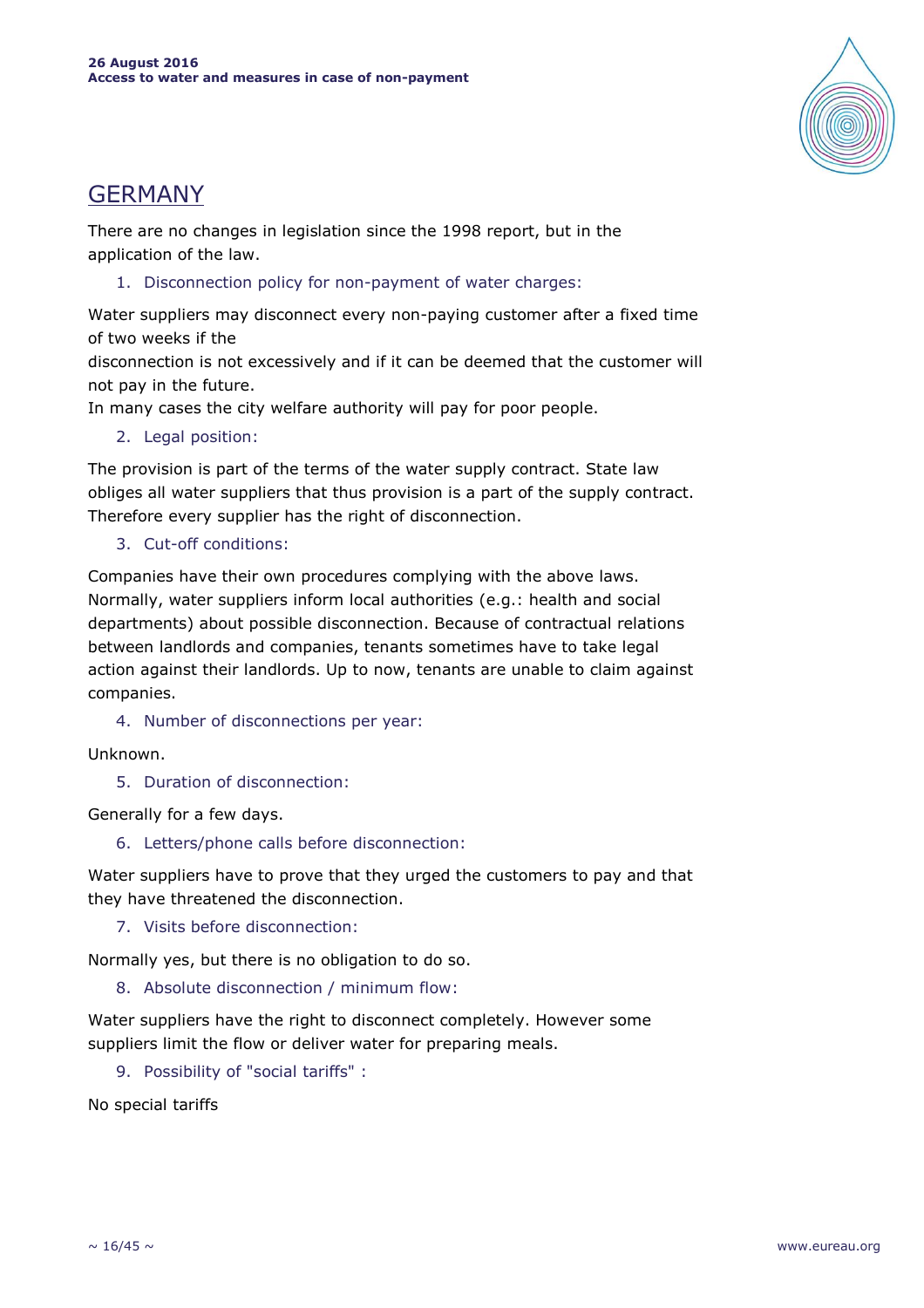

# **GREECE**

### 1. Disconnection policy for non-payment of water charges:

Customers may be disconnected, whoever they are; however, there are some exceptions (e.g.: hospitals, schools and after the economic and fiscal crisis some cases of low income people such as unemployed people).

# 2. Legal position:

The contracts between the water company and the customer, and network regulation include the water company right for disconnection. But since the right for disconnection is not provided by the legal framework in some cases doubts have been risen.

3. Cut-off conditions:

Disconnection procedures are not usually applied when debtor owes less than three bills or a certain amount. It depends on the water company.

4. Number of disconnections per year:

There are not exact statistical data, but the number of disconnections has increased since 2010.However, the most water companies do not disconnect in cases of families with low income or unemployed members.

5. Duration of disconnection:

Usually, water is cut off for only 1 day. Disconnection never occurs on the eve of a weekend or bank holiday, Christmas, Easter.

6. Letters/phone calls before disconnection:

Before disconnection, companies get in touch with customers (sending them letters or SMS or mails) to inform them about possible aid and staggered payments.

7. Visits before disconnection:

Clients are not visited by a company employee before disconnection.

8. Absolute disconnection / minimum flow:

Total disconnection is permitted.

9. Possibility of "social tariffs":

There are reduced tariffs for retired persons, families with numerous members and families with low income and unemployed members. Also some companies have special tariffs for schools and hospitals (reduced).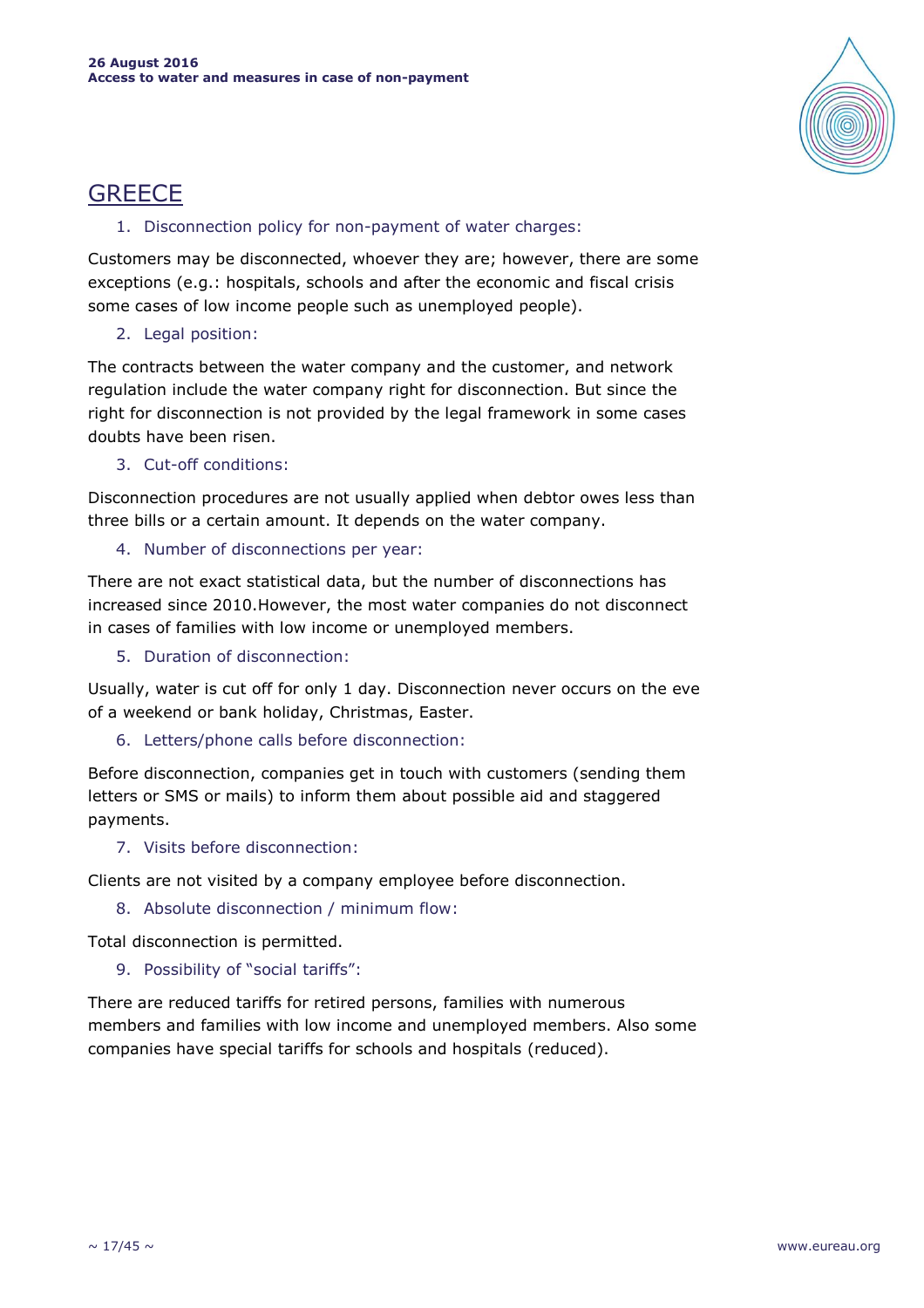

# HUNGARY

### 1. Disconnection policy for non-payment of water charges:

Disconnection of domestic costumers for the non-payment of arrears is permitted and the utility company is allowed to restrict water consumption (tighten water flow at the tap for example) if the basic subsistence and sanitarian needs of the customer can be satisfied.

# 2. Legal position:

Act No. CCIX of 2011 on water public utility service

Government Decree No. 58 of 2013 (II. 27.) regarding the implementation of certain provisions of Act No. CCIX of 2011 on water public utility service.

3. Cut-off conditions :

Limitation of water supply may take place 60 days after the bill expiry date after the following situation is at stake:

- $\sim$  the water supplier worn the consumer and called for the settlement of debt payment
- $\sim$  the consultation with the consumer was not effective (instalment agreement, payment moratorium)

The provision of water in order to satisfy the basic public health requirements can be considered to be fulfilled if at least **20 litres/person/day** is provided by the utility company for examples from public hydrants, fire hydrants or water tanks. (Some utility companies use water flow reducer at the property of the customer to provide the prescribed 20 litres/person/day.

In buildings with less than four floors and equipped with elevators, access to water has to be provided within the radius of 150 meters. In the case of buildings with more than four floors the water source has to be provided within every four floors.

4. Number of disconnections per year:

According to estimations: a few thousand

5. Duration of disconnection:

It is not specified, usually until the payment obligation is not fulfilled. After the arrears and the reconnection fee are paid off, the service provider must reconnect the customer to the network within 3 days.

6. Letters/phone calls before disconnection:

The water supplier is obliged by law to send at least two formal notices.

7. Visits before disconnection:

Usually there is no visit, just in problematic cases.

8. Absolute disconnection / minimum flow:

**The utility company**, while ensuring the provision of potable water services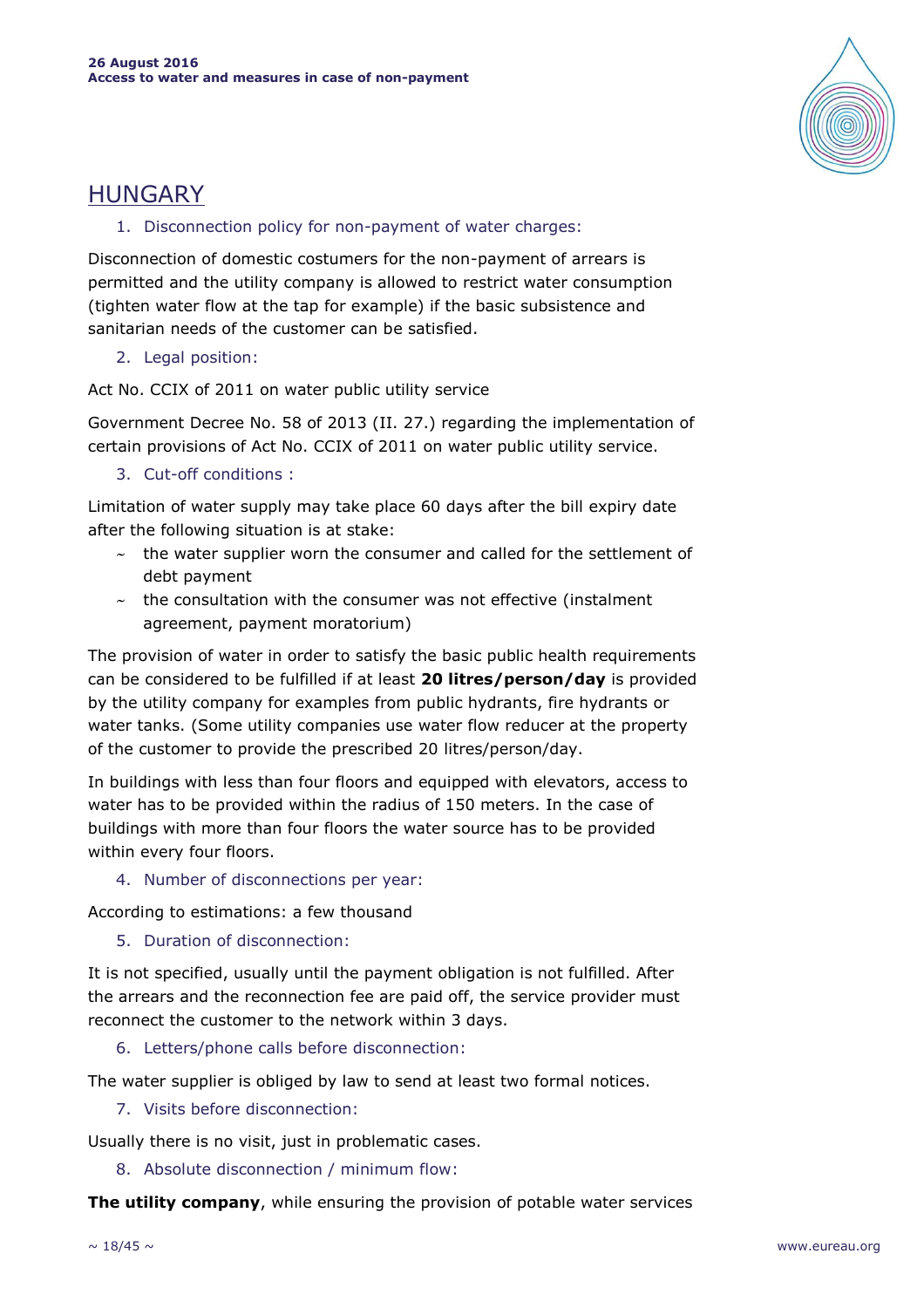

that are necessary for subsistence, health and childcare institutions and fulfilling the public health and fire protection regulations but excluding waste water management services - **has the right to limit the provision of water services in its quantity for a specific period of time**.

In addition to this, the utility company

- $\sim$  has the right to tighten the flow of potable water, however in the case of **domestic consumers**, the provision of public water utility services can be suspended only if the utility company can provide **20 litres of water / person / day** from other accessible sources in order to satisfy the subsistence and sanitarian / public health needs of the customer;
- $\sim$  can install a prepaid consumption meter if this and details of the remaining debt payment are discussed with the customer in advance.
- 9. Possibility of "social tariffs":

There are no social tariffs.

The socially disadvantaged customer can request the following options:

- $\sim$  payment in instalments
- $\sim$  delayed payment

A customer with disabilities should be treated according to his / her special needs during the process of metering, reading off consumption and billing, moreover the disabled customer should be offered a mode of payment that suits best his / her condition.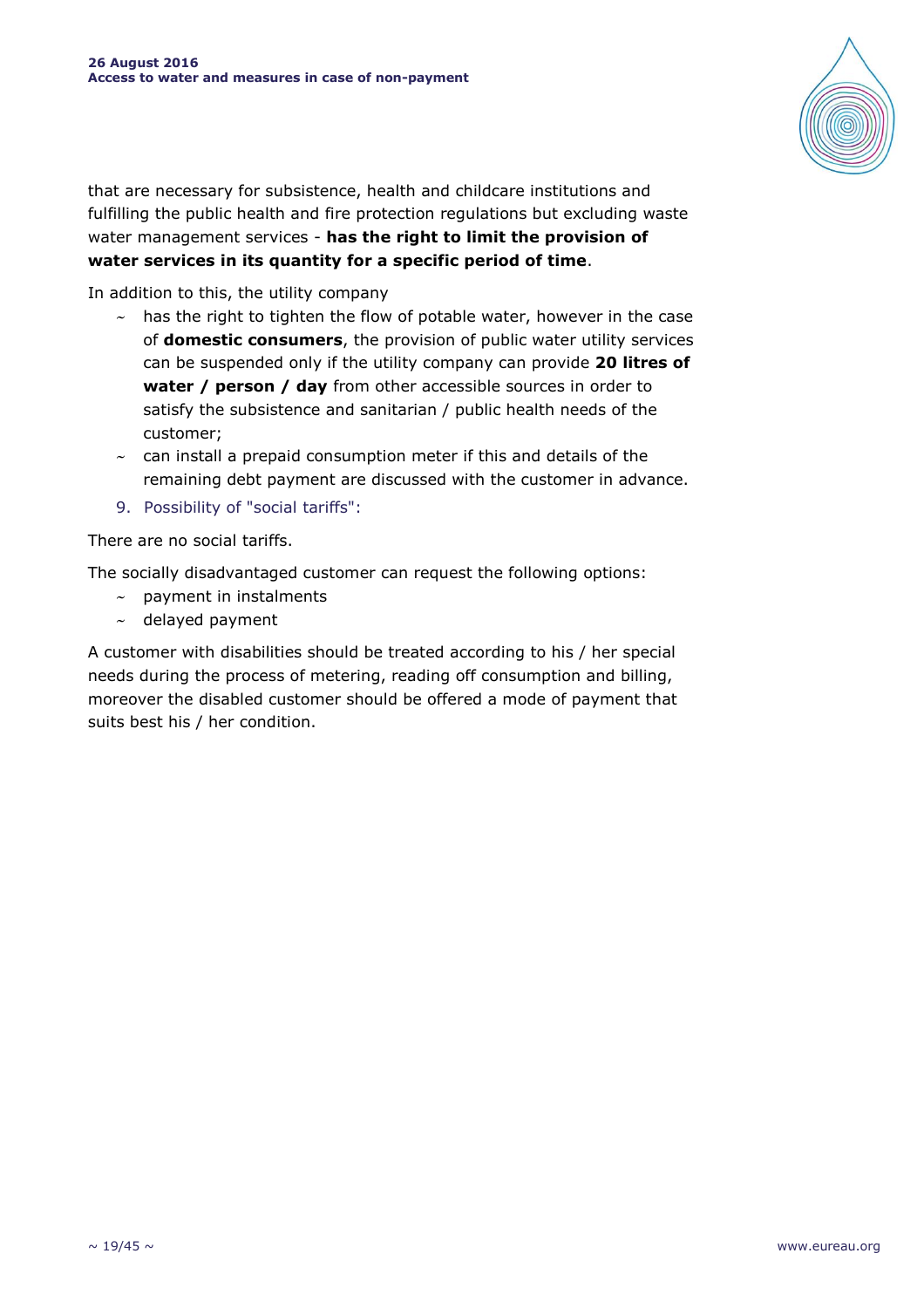

# IRELAND

### 1. Disconnection policy for non-payment of water charges

See "Legal Position" There is no provision for disconnection of domestic customers.

2. Legal Position

The Irish Parliament passed legislation on late December 2013 – the Water Services (No. 2) Act 2013 – which establishes a new National Water Services utility called Irish Water which is to take over the statutory functions in relation to drinking water and wastewater services from 1st. January 2014. The Local Authorities – which were the statutory water services authorities up to end 2013 – will continue to provide water services as agents of Irish Water, acting under a Service Level Agreement with Irish Water.

Irish Water is currently installing Domestic Water meters across Ireland. The Regulator for Water Services will be the existing Commission for Energy Regulation (CER)

The CER did come up with a charging mechanism in 2014 but, under political pressure from protestors etc. the Government introduced a flat charge in late 2014, rather than the planned metered charge with a free allowance. Also, whereas the intention was that Irish Water could reduce the flows for nonpaying customers to a trickle the Government changed the legislation at end 2014 to remove this power. In effect, Irish Water now has no power to disconnect non-paying domestic customers.

3. Cut-off conditions:

Not Applicable (N/A)

4. Number of disconnections per year:

# None

5. Duration of disconnection:

# N/A

6. Letters/phone calls before disconnection:

# N/A

7. Visits before disconnection:

# N/A

8. Absolute disconnection / minimum flow:

# N/A

# 9. Possibility of "social tariffs":

Capped at max  $E160$  (1 person per household) or  $E260$  (more than 1 person per household) to 2018. Children are not counted as a person in the household. Following recent election all domestic charges are now suspended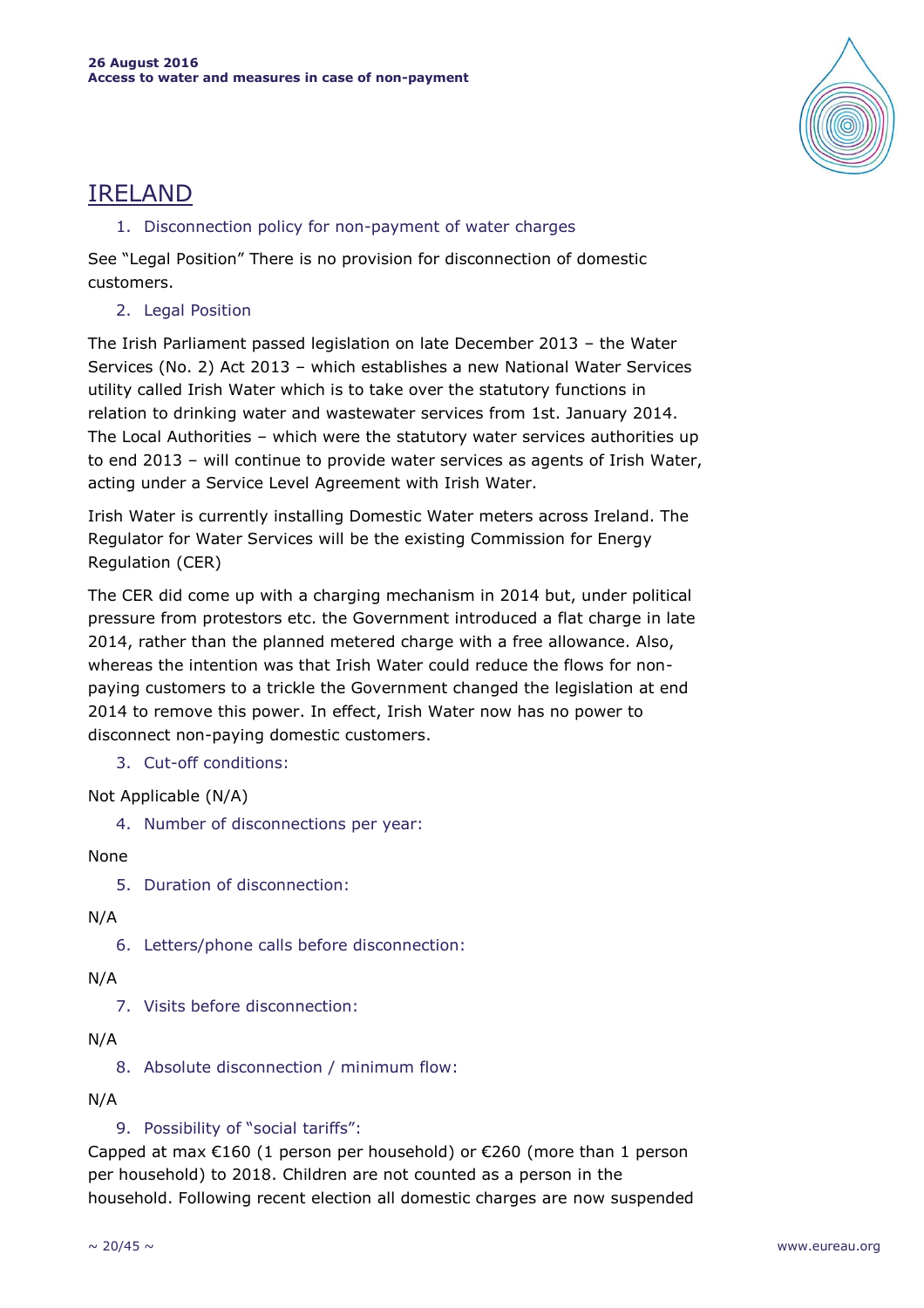

for a minimum period of nine months, pending examination of the issue of water funding by a Parliament Commission.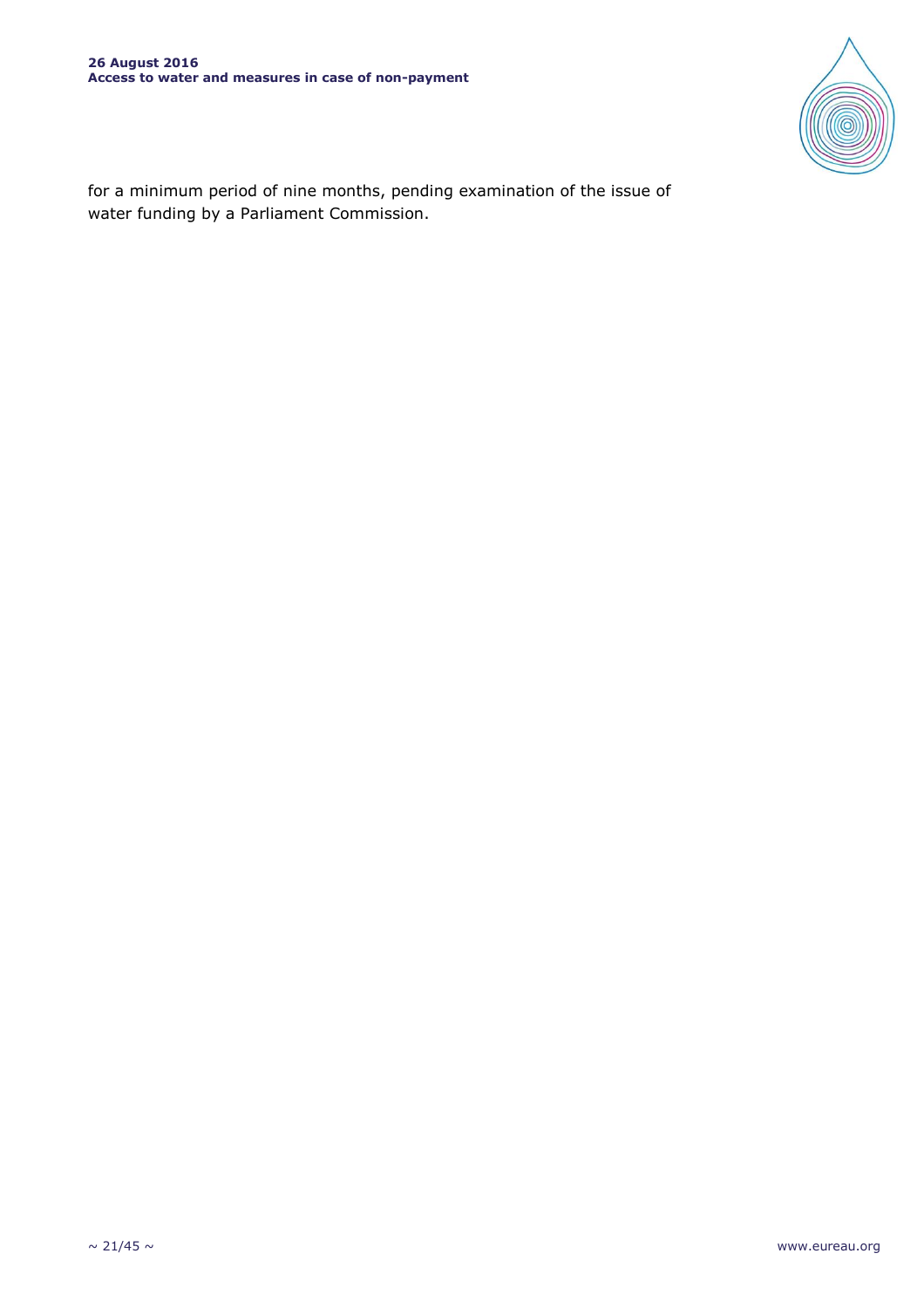

# ITALY

(The Government/ Ministry of Environment and the National Regulator are dealing with this issue at the moment, and changes are expected shortly)

# 1. Disconnection policy for non-payment of water charges:

Disconnection for non-payment is normally permitted but public buildings such as hospitals, schools are never disconnected. Disconnection is only permitted when outstanding bills reach a certain amount of money.

### 2. Legal position:

In case of delay of payment there is a suspension of service. Operator indicates the means of notice. Such notice shall not be less than twenty days and shall be accompanied by a duplicate of the invoice unpaid.

Operator communicates methods and timing of restoration of supply which must take place within two working days of payment or as a result of the intervention of the competent Authority.

In the latter case it is up to the operator, communicating in writing to the user, to implement means for limiting the flow and pressure of the supply.

Operators identify the specific procedures for cases of erroneous action for non-payment.

Meter verification indicates conditions under which the user can ask to verify the correct operation of the meter during discussions with the technical.

Time of notice of the "suspension programmed" must never be planned less than 24 hours with a two-day notice.

# 3. Cut-off conditions :

Water companies have their own internal provisions. Those provisions usually fix that cut-off procedures must not begin before a period of several days following the bill expire date; the delay ranges from 30 to 40 days.

4. Number of disconnections per year :

In companies which responded to the survey, the rate is between O and 0.9 % of total local customers (including industry, shops...).

5. Duration of disconnection:

Roughly, from 12 to 24 hours. A disconnection never occurs on the eve of a weekend or a bank holiday.

### 6. Letters/phone calls before disconnection:

The usual procedure is:

- $\sim$  a first reminder 30 to 40 day after expiry date,
- $\sim$  a second letter demanding payment 7 to 10 days later,
- $\sim$  a disconnection notice.
- 7. Visits before disconnection: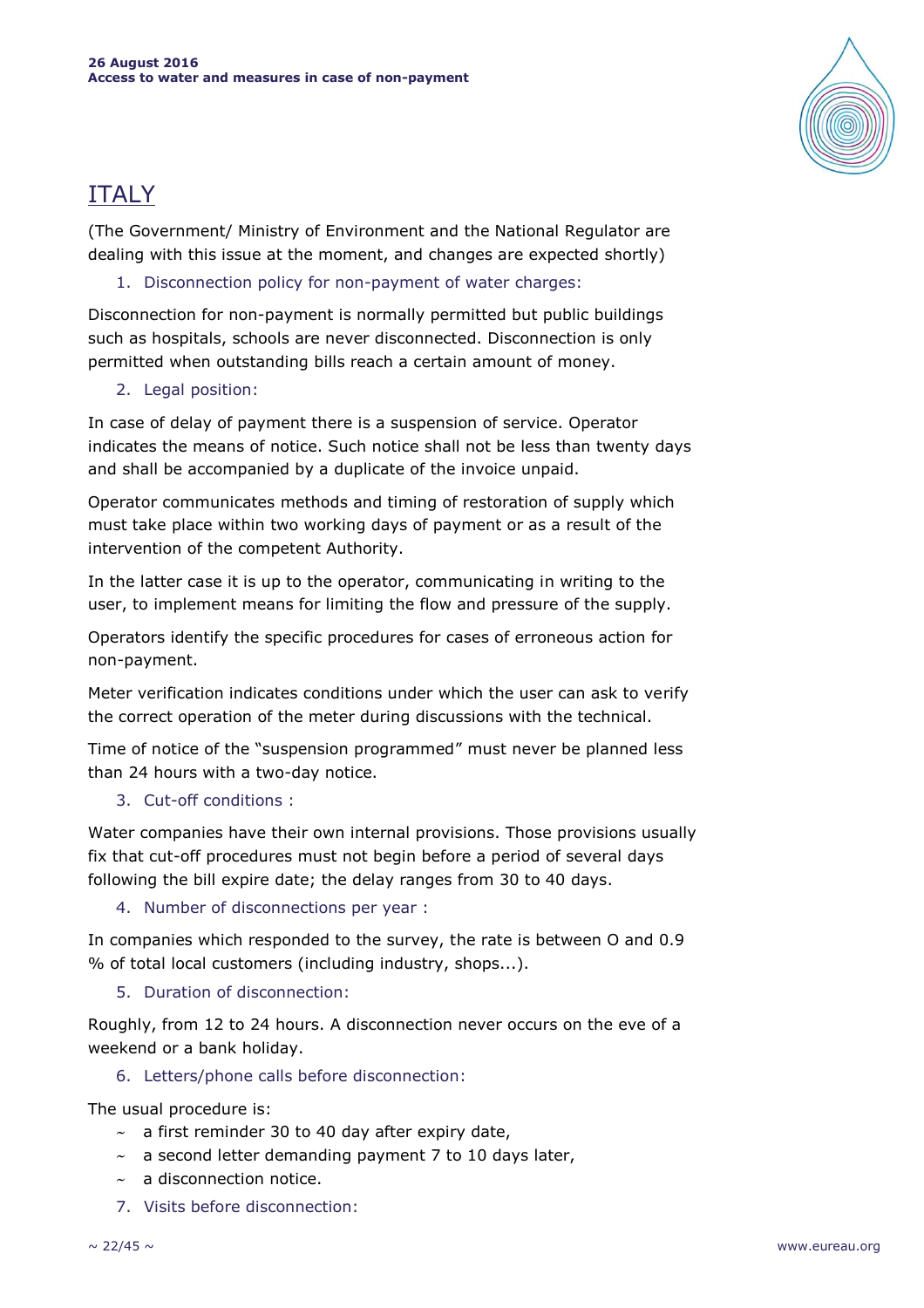

Normally a company employee visits or calls the bad payer, three days before disconnection, and informs the customer about available social aid.

8. Absolute disconnection / minimum flow:

Companies do not limit the flow when they disconnect customers, but give a minimum supply to bad payers in the case of unpaid water for domestic use.

9. Possibility of "social tariffs" :

The Italian water charge regulation specifies a reduced tariff for "essential domestic needs" from 90 to 100  $\text{m}^3$  a year and flat.

After a long discussion, the Italian Parliament introduced, at the end of 2015, a social tariff for water services for users in economic difficulty. It is waiting for a decree of the Government to implement it.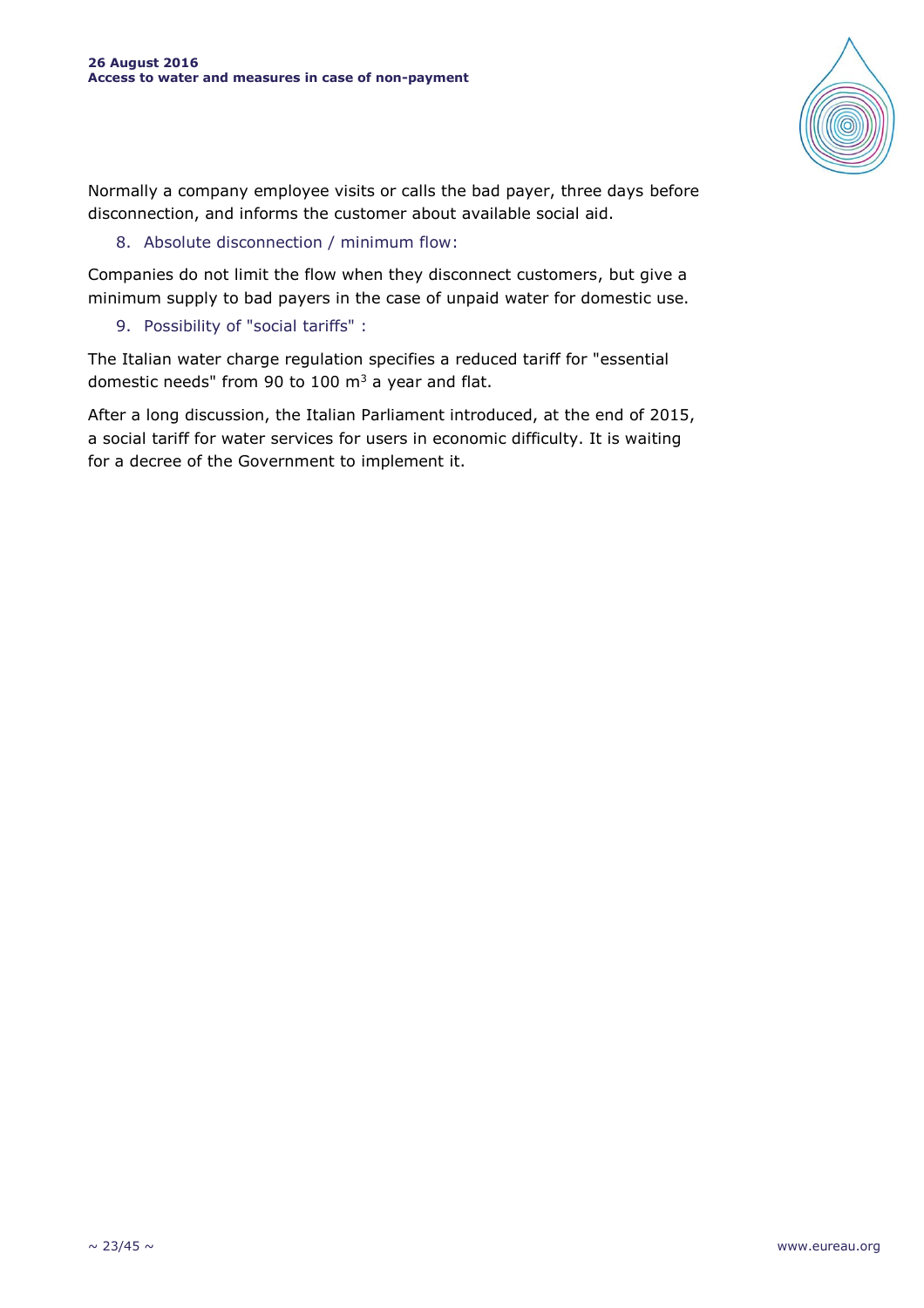

# Luxembourg

1. Disconnection policy for non-payment of water charges:

Water suppliers may disconnect (but not completely) every non-paying consumer.

2. Legal position:

State law obliges all water suppliers to supply water but the minimal quantity is not indicated in the law.

3. Cut-off conditions:

The water is cut off by the valve in the street.

- 4. Number of disconnections per year:
- 1-2 in the city of Luxembourg (110.000 inhabitants)
	- 5. Duration of disconnection:

Thill the payment of the bill

6. Letters/phone calls before disconnection:

Water suppliers have to prove that they urged the customers to pay and that they have threatened the disconnection.

After many letters to ask the consumer to pay the water bill we sent a letter to inform that the water will be reduced to a minimum – not enough for the washing machine and the dishwasher.

7. Visits before disconnection:

Normally not.

8. Absolute disconnection / minimum flow:

We reduce to an absolute minimum

9. Possibility of "social tariffs" :

No special tariffs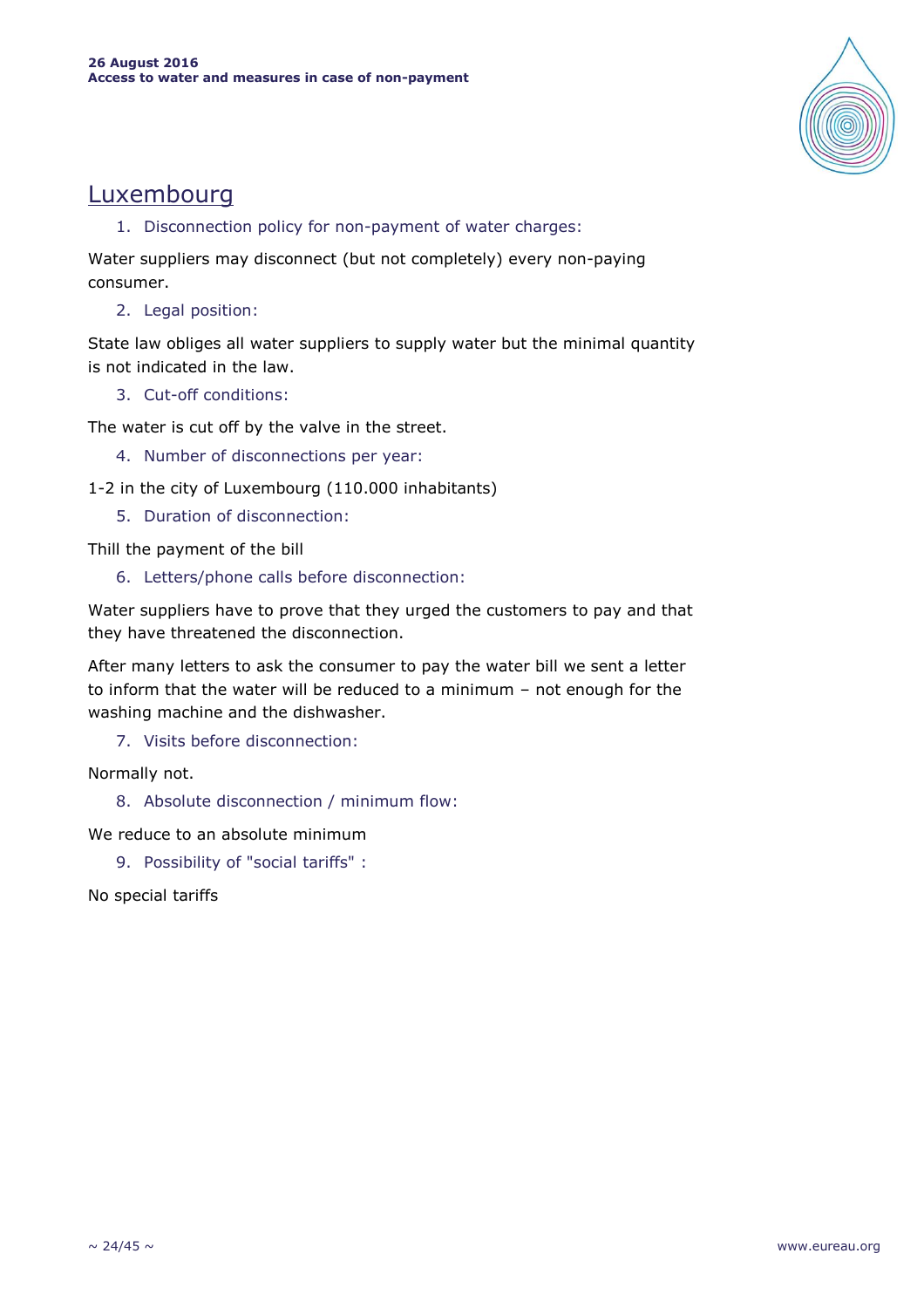

# NETHERLANDS

### 1. Disconnection policy for non-payment of water charges

In principle, the drinking water company can cut off the water supply for nonpayment, when the legal procedure has been followed.

### 2. Legal position

The right to disconnect is based on general civil law, specific department regulation and contract/general conditions. If disconnection outside is technically not possible, water companies need permission of the court to enter the house to disconnect.

# 3. Cut-off conditions

Since July 2012 the disconnection of drinking water is regulated. Disconnection is not permitted unless the company had taken prescribed steps like:

- ~ Payment reminder
- $\sim$  a message on the payment reminder about the possibilities for debt settlement;
- $\sim$  an offer on the payment reminder to pass on the personal data of the customer to organizations for debt settlement;
- $\sim$  a message on the payment reminder that a medical certificate (of an independent physician) can prevent the disconnection for so called vulnerable consumers ;
- $\sim$  the obligation to make an effort to establish personal contact with the defaulter;
- $\sim$  the possibility to pass on the personal data of the customer to organizations for debt settlement without permission of the customer.

If and when an organization for debt settlement informs the water company that a demand for debt settlement is received and is going to be handled, the water company will/shall not disconnect, according to a private agreement with the branch organization of debt settlers.

4. Number of disconnections per year

Circa 8.000, this is 0,10 % (this includes households and companies)

# 5. Duration of disconnection

### Unknown

# 6. Letters/phone calls before disconnection

At least one reminder after expiry date. Many companies send a second or third reminder. Finally a disconnection notice. The company has the obligation to make personal contact before disconnection. If a phone number is available, that is the most efficient way to make contact.

7. Visits before disconnection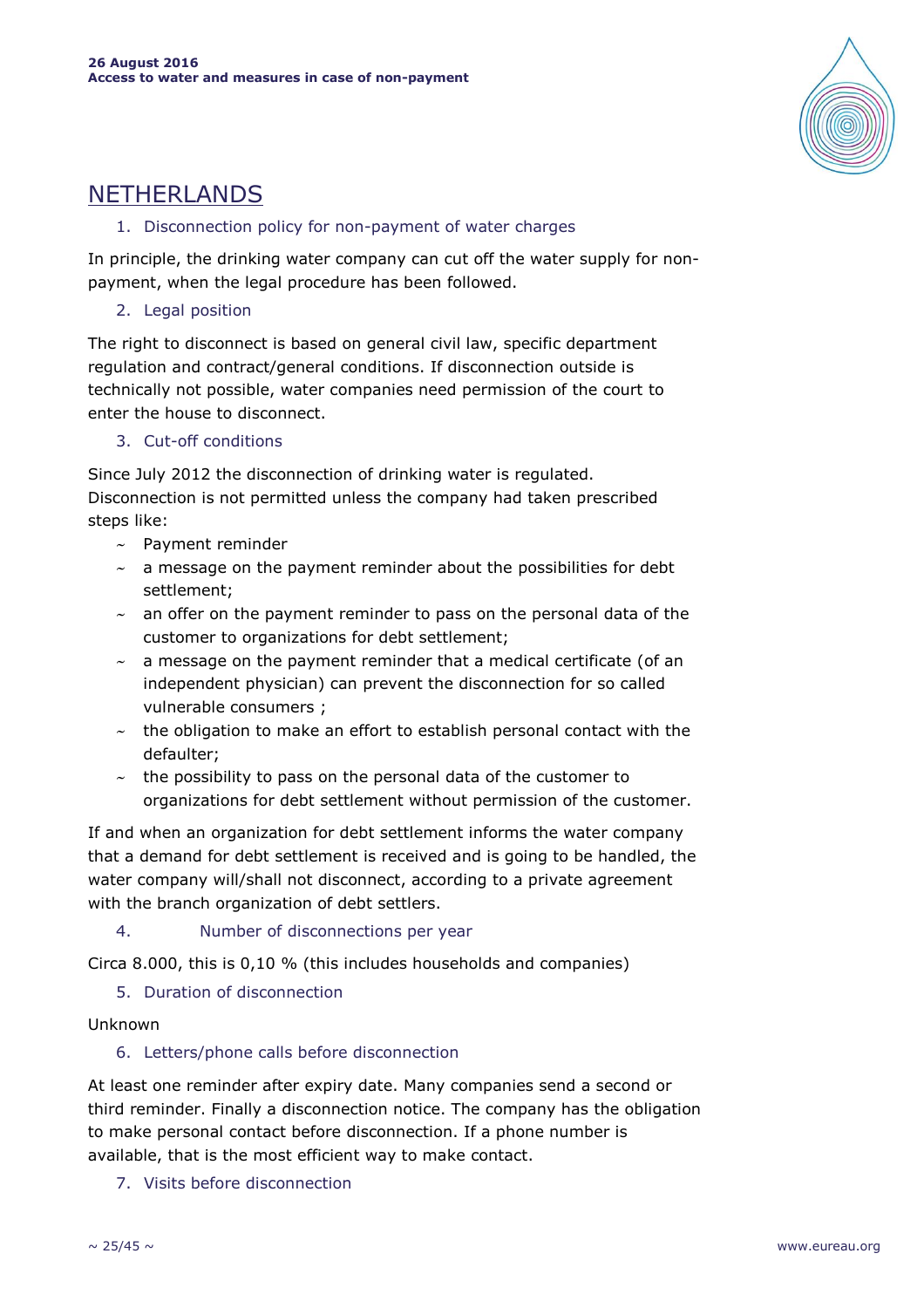

Some companies have their own debt collectors to make visits. Others use debt collection agencies that make the visit.

### 8. Absolute disconnection / minimum flow

There are no regulations at this point. Total disconnection is permitted and always the case.

9. Possibility of "social tariffs"

There is no specific tariff for poor families, old people, etc. Compare the answer to question 3.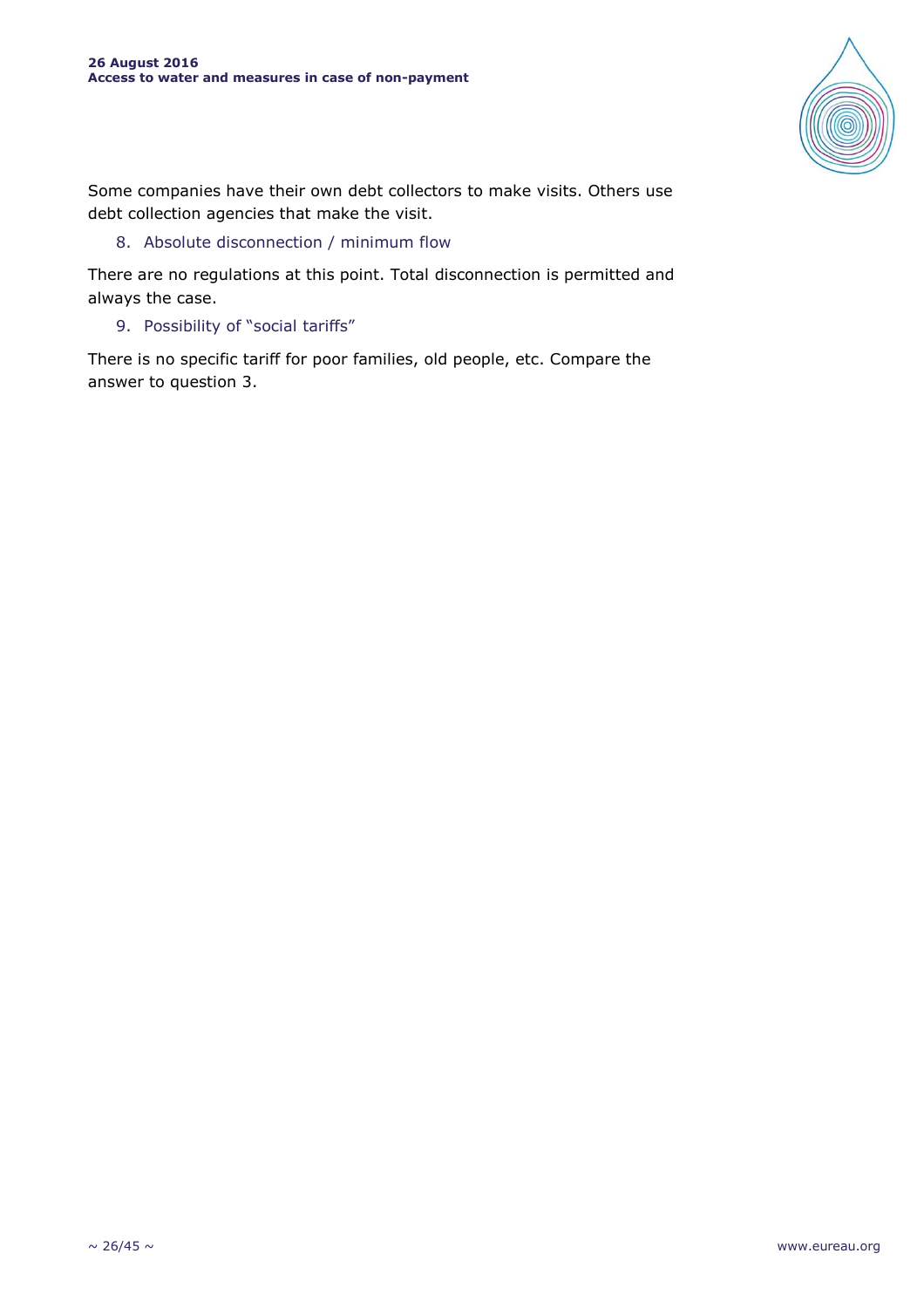

# NORWAY

### 1. Disconnection policy for non-payment of water charges

Disconnection for non-payment of water charges is permitted. There are two conditions for disconnection due to non-payment. First, the right to disconnect the water supply due to non-payment has to be determined in current local regulation for water and sewage fees. Second the disconnection has to be approved by the local authority for social health.

According to Act of 16 of March 2012 regarding Municipal Water and Sewage Fees § 7 debt due to non-payment of water charges is automatically secured by mortgage. Debt is recovered through the courts that can confiscate property to cover the value of the debt.

Since debt is secured by mortgage in real estate, very few suppliers use the opportunity to disconnect the water supply.

Non-payment of water charges is very rare, less than 0,1%.

2. Legal position

The possibility of disconnection the water due to non-payment is not regulated in any State Act.

However, the ministry of Environment has prescribed a set of regulation related to the estimation of the water and sewage fees. According to this regulation, and the preliminary work of this regulation, the water supply can be cut off due to non- payment if it is determined in local regulation.

# 3. Cut- off conditions

The Ministry of Environment has prescribed a set of regulation related to the estimation of the water and sewage fees. According to this regulation, and the preliminary work for this regulation, there are two conditions for disconnection due to non-payment. First, the right to disconnect the water supply due to non-payment has to be determined in current local regulation for water and sewage fees. Second, the disconnection has to be approved by the local authority for social health.

### 4. Number of disconnection per year

Non-payment of water charges is very rare, less than 0,1%. Since debt is secured by mortgage in real estate, extremely few suppliers use the opportunity to disconnect the water supply.

# 5. Duration of disconnection

Theoretically the disconnection of the water supply can be unlimited. Since the local authority for social health has to approve the disconnection, there is reason to believe that the duration in most cases will be for a shorter period of time.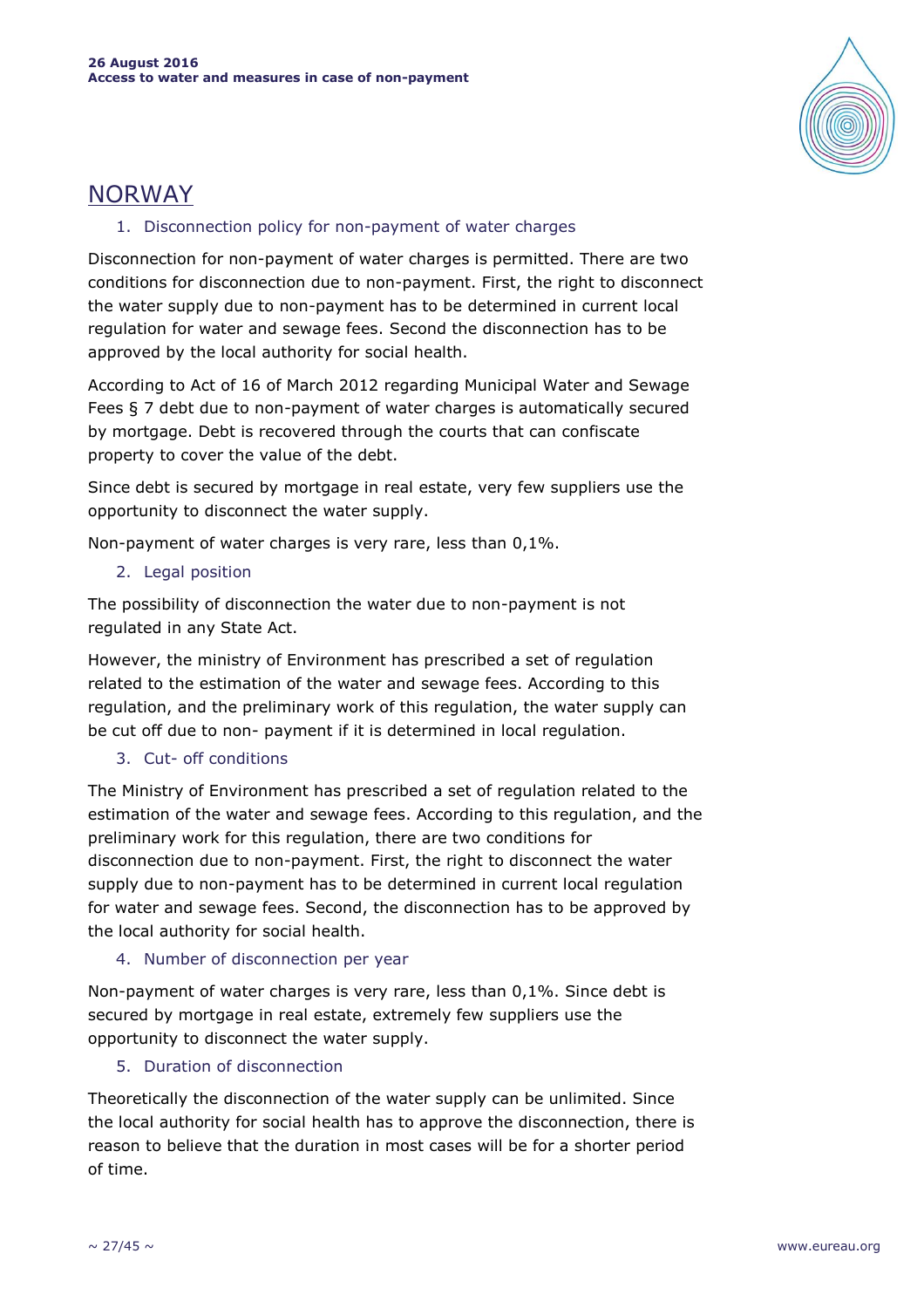

### 6. Letters / phone calls before disconnection

The water supplier is obliged by law to send a written warning before the disconnection is made effective. The customer has a right to give his view on the disconnection before he is disconnected.

7. Visits before disconnection

#### 8. Absolute disconnection / minimum flow

Theoretically, disconnection of water supply can be 100 %.

9. Possibility of "Social tariffs"

There are no social tariffs.

According to regulation prescribed by The Ministry of Environment, criteria's as private economy of the customer, the number of person equivalents, the number of bathrooms in the house etc., may not be used as a basis for the estimation of the fees.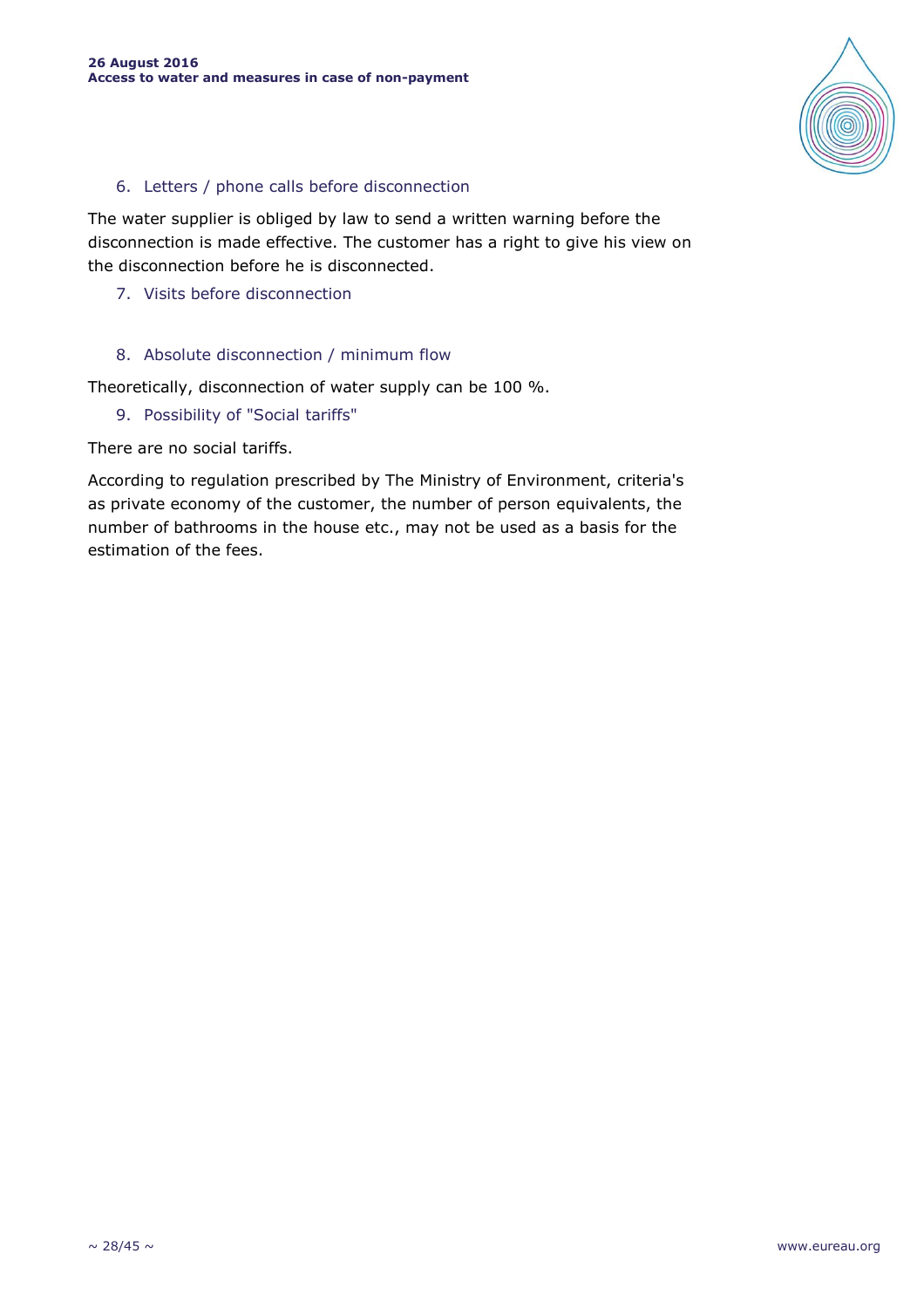

# POLAND

### 1. Disconnection policy for non-payment of water charges

Households May be disconnected for non-payment of water charges, however, there is an obligation to provide them with substitute water source.

2. Legal position

The situation is regulated by Art. 8 of Collective Water Supplies and Collective Wastewater Collection Act of 8th June 2001.

The Act specifies the conditions of water disconnection (in case of nonpayment of water charges but also in case of illegal connection to waterworks and wastewater system or introduction of wastewater of unacceptable quality to the wastewater system).

3. Cut-off conditions

The fulfilment of the following conditions is required:

- $\sim$  The customer failed to pay the bills for two settlement periods;
- $\sim$  The customer has received a writ-of-payment;
- $\sim$  The customer has been notified of the planned disconnection and of the location and way of drawing water from the substitute source no later than 20 days before the disconnection;
- $\sim$  The waterworks company has notified the District Sanitary Inspector, the Mayor and the Fire Brigade about the intention of disconnection no later than 20 days before the disconnection.

The bills are normally paid monthly with a due date within 14-30 days from the reception of the invoice.

4. Number of disconnections per year

Disconnection is seldom used (app. 0.2% of the total number of customers).

Usually the writ-of-payment proceedings bring satisfactory results.

5. Duration of disconnection

The disconnection by the company staff is usually done within 1-30 days from the planned date.

The duration of disconnection (remaining without water supplies) depends solely on the customer.

The reconnection is usually done within 24 hours.

6. Letters/phone calls before disconnection

The customer receives 1 obligatory writ-of-payment and 1 obligatory notification about planned disconnection.

Telephone calls depend on debt collection policy of a company. They are not obligatory.

7. Visits before disconnection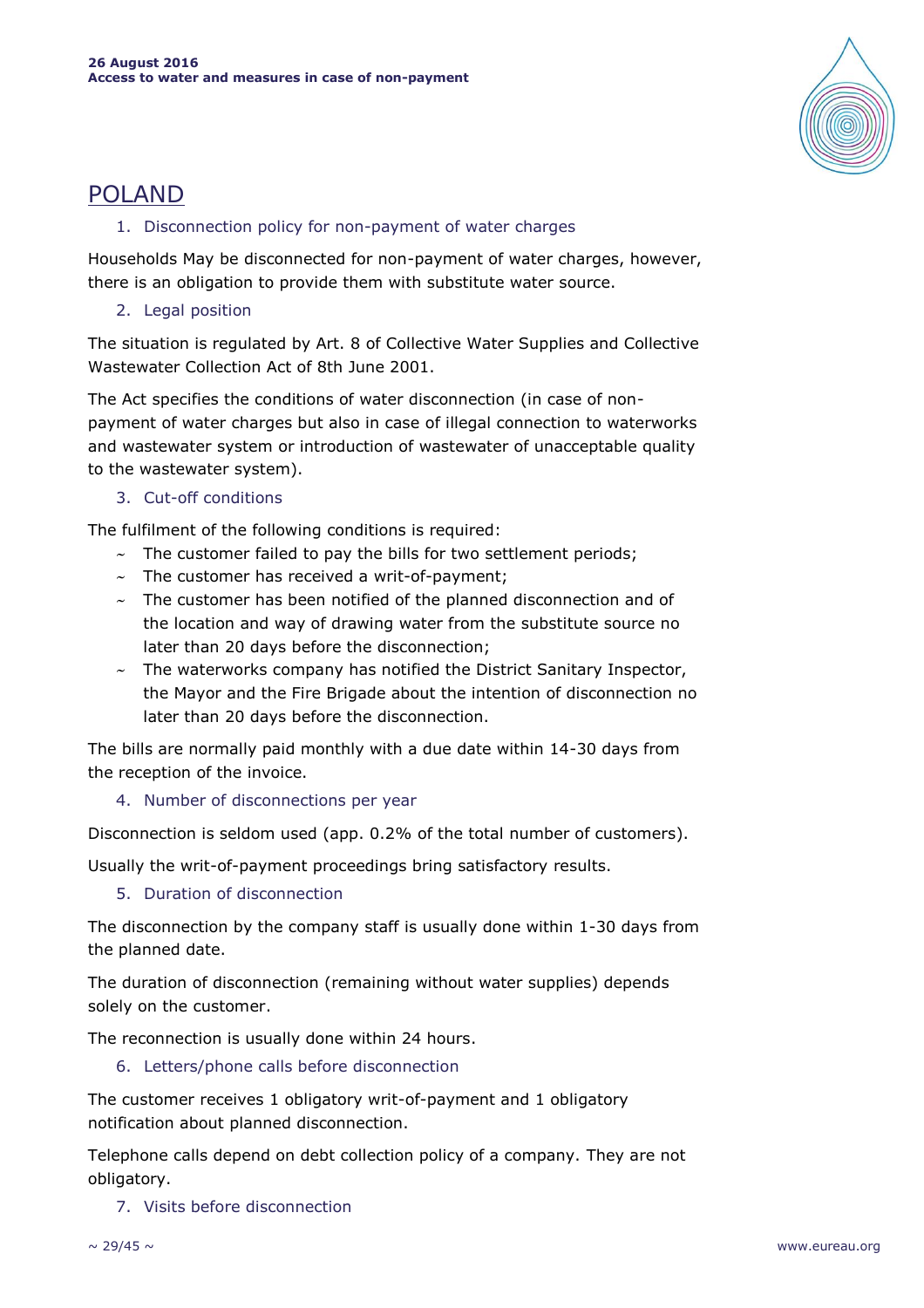

The customer is visited by the water meter reader during the reading.

There is no obligation of additional visits. The disconnection is performed at presence of the owner-customer.

8. Absolute disconnection / minimum flow

It is acceptable in justified cases.

Upon an express request by recipient and in justified cases it is also possible to use coin-insert water meters, which let the amount of water depending on the amount paid by the customer.

In Poland water companies seldom use disconnection and only in seriously justified cases.

9. Possibility of "social tariffs"

There are no social tariffs but there is a possibility of subsidies covered from the municipality budget for specific groups of recipients (subsidies are granted by a decision of the Municipality Council).

It is also possible for a Social Welfare Centre or other non-governmental organization, program or foundation to settle the water bills on behalf of a customer in a difficult financial situation. In bigger cities the water companies are often members of such aid organizations.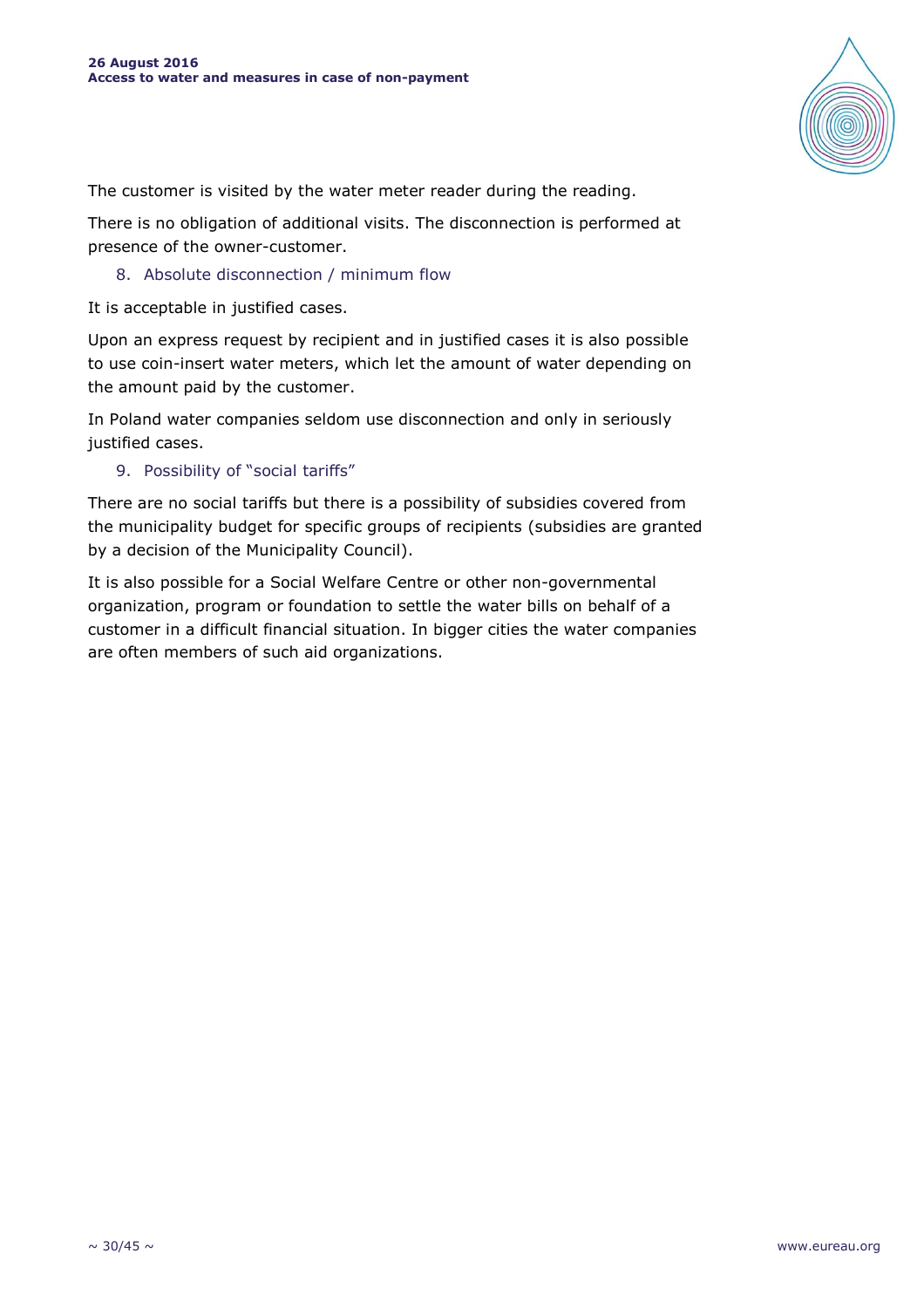

# PORTUGAL

There are no main changes in legislation since 1998, but there was an enlargement of advance for a mandatory notice in 2008 and 2013.

1. 1. Disconnection policy for non-payment of water charges:

The company can cut off the water supply for non-payment.

2. 2. Legal position:

The legal basis is Law 23/96 (1996.07.26), modified by Law 12/2008 (2008.02.26) and Law 10/2013 (2013.01.28). There are also specific acts and by-laws (local and utilities' regulations), which shall comply with the national rules.

3. 3. Cut-off conditions:

A mandatory notice with an advance of 20 days before the cut-off, sent by a formal letter, is a condition of the cut-off.

The water suppliers may define their own practical procedures, complying with the above rules.

Utilities accept usually instalment payments.

4. Number of disconnections per year:

Between 0.5 and 1.0 %.

5. Duration of disconnection:

1 or 2 days. There is no disconnection on the eve of a weekend or bank holiday.

6. Letters/phone calls before disconnection:

A mandatory notice with an advance of 20 days before the cut-off, sent by a formal letter, is a condition of the cut-off.

7. Visits before disconnection:

Usually there is no visit by a company employee before disconnection.

8. Absolute disconnection / minimum flow:

Total disconnection is permitted.

9. Possibility of "social tariffs":

There is a guideline from ERSAR (the national Water and Waste Services Authority) about social tariffs.

Most utilities have social tariffs for low income families and some of them have also specific tariffs for families with numerous children.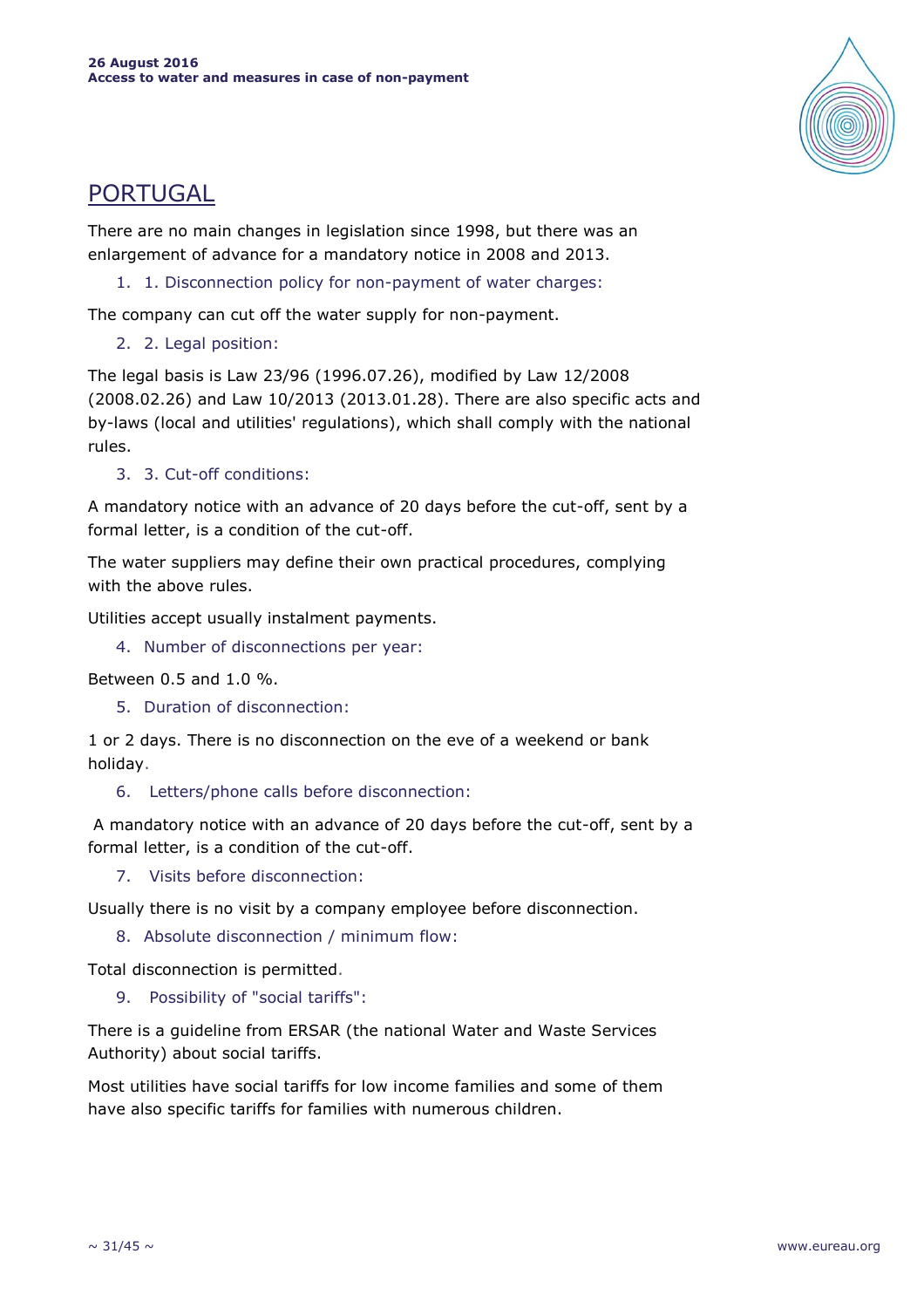

# ROMANIA

The relevant laws, currently in force, were adopted during 2006-2007.

1. The policy regarding the disconnection for non-payment of water bills:

In case of non-payment of the invoices issued for the supplied service within a maximum of 30 calendar days from the deadline of bills, the operator may disconnect from the public water supply networks the users for non-payment of bills and is entitled to claim by judicial procedures the recovery of debts.

According to the Concession Contract for Bucharest, the operator is not entitled to disconnect any Emergency Services as a consequence of nonpayment of overdue Bills by any such Emergency Services.

2. Legal background:

Law on the provision of water and sewerage service no. 241/2006 (republished in 2013)

Law on the public utility services no. 51/2006 (republished in 2013)

ANRSC Order no. 88/2007 for the approval of the Framework Regulations on the provision of water and sewerage service

Concession Contract no. 1239/29.03.2000 relating to the provision of water and sewerage services to the City of Bucharest, Romania

3. Cut-off conditions:

The disconnection from the public network, for non-payment of the bills, may be operated only 5 working days after the notification has been received by the concerned user.

The resumption of the provision of water service shall take place within a maximum of 5 working days from the payment; the justified expenses related to the disconnection, respectively the re-connection to the supply of service, shall be charged to the user.

If within 3 months from the disconnection it is not requested the reconnection to the supply, the quality of user is lost, and the resumption of the supply of service is made as for a new user, under a new contract for the supply of service.

According to the Concession Contract for Bucharest, the Concessionaire is empowered to disconnect a Customer from the Services, without authorisation or consent from the Municipality or any Regulatory Authority, for reasons of non-payment or partial non-payment of overdue Bills or amounts, without prejudice to any of its other rights at Law, or its ability to claim arrears, surcharges or interest, or any other penalties provided for by the Tariff, subject to the following procedures:

a Bill must, as a minimum, not be less than 2 (two) periods or 3 (three) months, whichever is the lesser, overdue from its due date where the Bill is in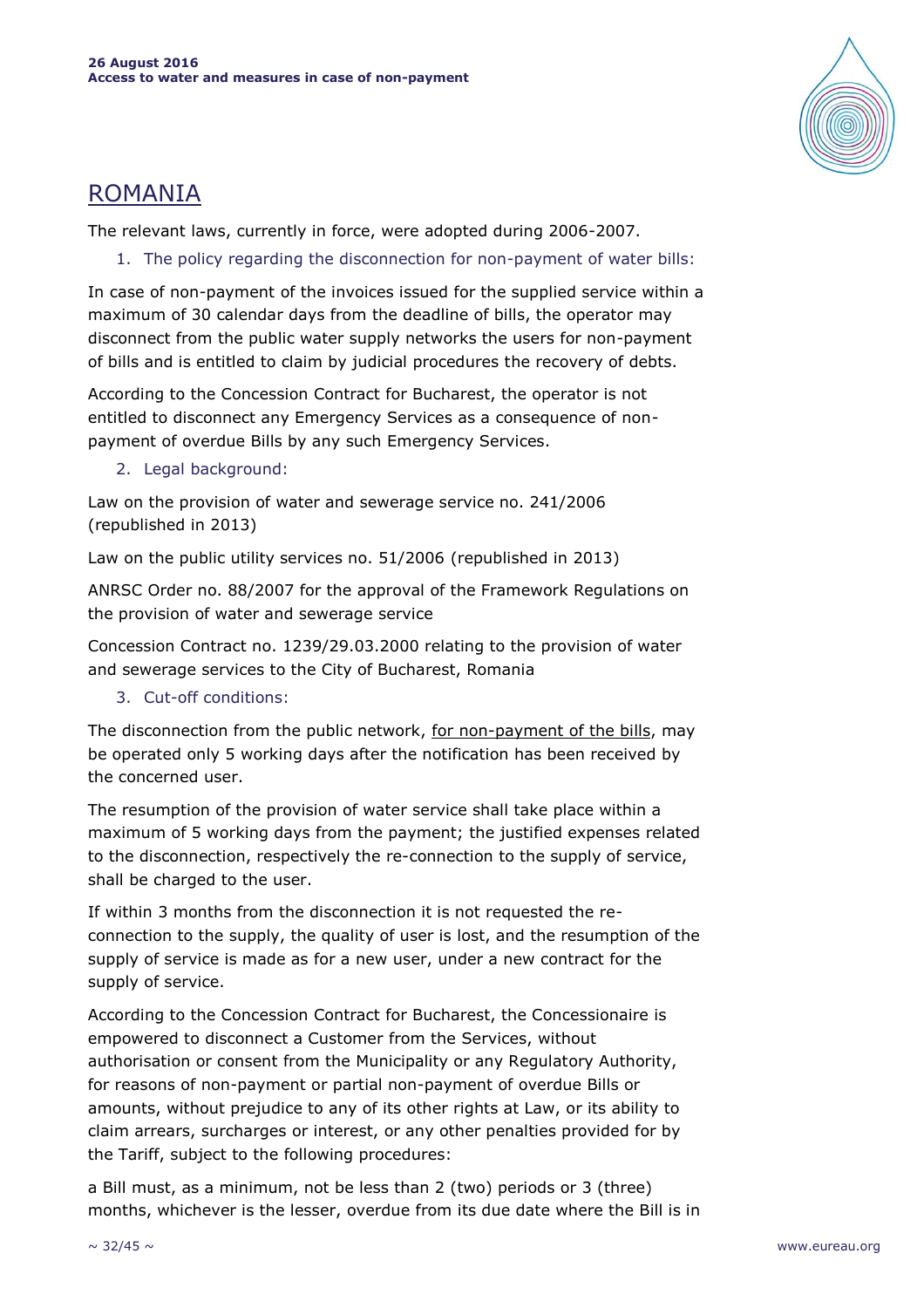

relation to a multi-user Customer, such as a tower block, where there is no individual metering or no possibility of disconnection of individual Customers, and 1 (one) period overdue from its due date where the Bill is in relation to a single user Customer or multi-user Customer where individual Customers may be disconnected for non-payment of overdue accounts without affecting or interrupting the use or enjoyment of the balance of the Customers within the multi-user Customer, of the Services, whether metered or otherwise.

The Concessionaire must have previously demanded payment of the Bill, in writing to the defaulting Customer, on not less than 1 (one) occasion after the due date, provided that such occasion is not less than a minimum period of 21 (twenty-one) days from the due date.

In the last payment demand, the Concessionaire must give the defaulting Customer not less than 7 (seven) days advance written notice of disconnection.

The Concessionaire shall not be entitled to disconnect the Services when there is an agreement between the Concessionaire and a Customer over the late or non-payment of any due amount and the Customer is not in breach of such agreement or contract.

The cut-off of the provision of water, in order to carry out some upgrading, maintenance and repair works, is made by informing the users affected by the cut-off at least 10 days before the scheduled date for carrying out such works.

### 4. Number of disconnections per year:

For Bucharest: the number of disconnections per year is of about 1500, representing 1.2 % of the total number of 126 770 water connections for approx. 2 000 000 inhabitants).

For Constanta the average number of disconnections per year is of 223, representing 0.66 % of the total number of users.

5. Duration of disconnection:

For Bucharest only 27% of the disconnected users are requesting to be reconnected, after an average period of time of 66 days

For Constanta the average period of time between the disconnection and their reconnection is of 89 days.

### 6. Letters/phone calls before disconnection:

There is a legal obligation to notify the users about the overdue Bills, before disconnection. Moreover, each bill mentions the fact that the user can be disconnected if the bill is not paid in due time.

7. Visits before disconnection:

After completing of the legal notification procedure, the user who did not pay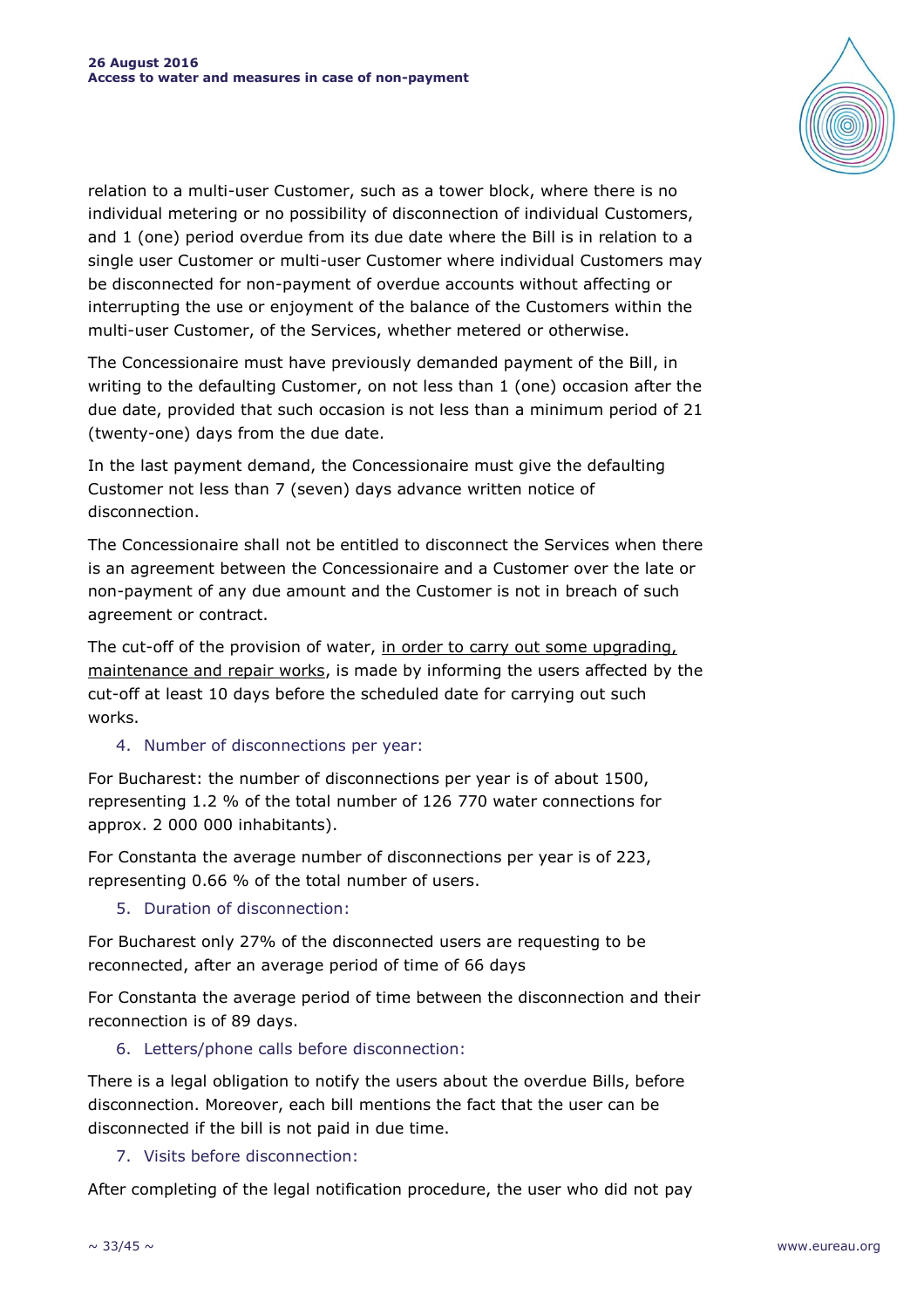

the outstanding debt is disconnected without further visit/contact from any representative of the operator.

8. Absolute disconnection / minimum flow:

In case of necessary interventions to prevent some damages or to remedy them, which exceed 24 hours, the allowed cut-off duration is of maximum 72 hours.

The users who have remaining debts to the operator and who entered with it into agreements on instalments of the payment cannot be disconnected from the public network, unless they fail to comply with the terms of these agreements.

9. Possibility of "social tariffs":

The Operator is bound to invoice the tariff established according to the methodology provided by law and approved by the relevant regulatory authority, without a grid of social tariffs.

Although Law 51/2006 – the general legal framework of the public utility services indicates the possibility to grant some aids from the state or local budgets for certain categories of users, in the field of water supply service no such social measures were adopted.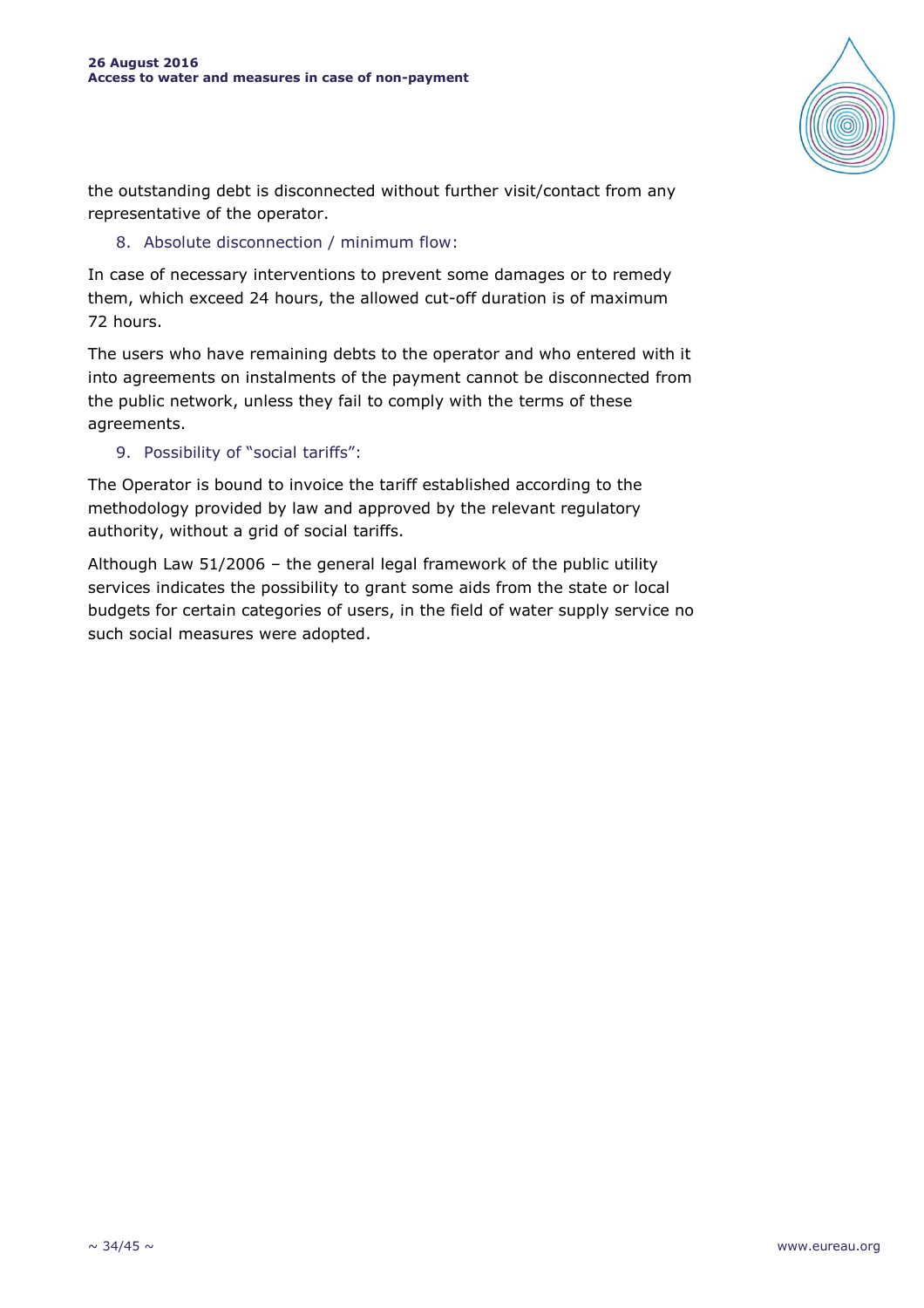

# SERBIA

# Public Utility Naissus Nis – Serbia

*The questions were answered on the basis of the practice applied in Public Utility Company for water supply Naissus Nis. The Law on utility services is applied in the same manner in all utilities in Serbia, there are certain modifications concerning Municipal by laws. In general situation concerning disconnections is similar on the whole territory of Republic of Serbia.*

1. Disconnection policy for non-payment of water charges:

The consumers can be disconnected from water supply due to non-payment.

2. Legal position:

Law on utility services, Republic of Serbia, article 19.

3. Cut-off conditions:

The rules for disconnection are coordinated between the Law on utility services, RS and the decisions made by the City of Nis, the founder.

4. Number of disconnections per year:

1948 consumers were disconnected in 2013 because of non-payment (roughly 300 from the category of other consumers and the rest from the category Households).

5. Duration of disconnection:

Disconnection is effective until the debt is paid completely, or until the contract is signed between the customer and the Utility Company for debt payment through instalments.

6. Letters/phone calls before disconnection:

Notices are being sent out; the debtors are informed both through letters and phone calls.

7. Visits before disconnection:

Yes, consumers are visited by company employee before disconnection.

8. Absolute disconnection / minimum flow:

Total disconnection is permitted, and there are possibilities for the minimal flow but it is not being used.

9. Possibility of "social tariffs":

There are subventions for the consumers who receive social aid, according to the Law on utility services, Republic of Serbia, article 29.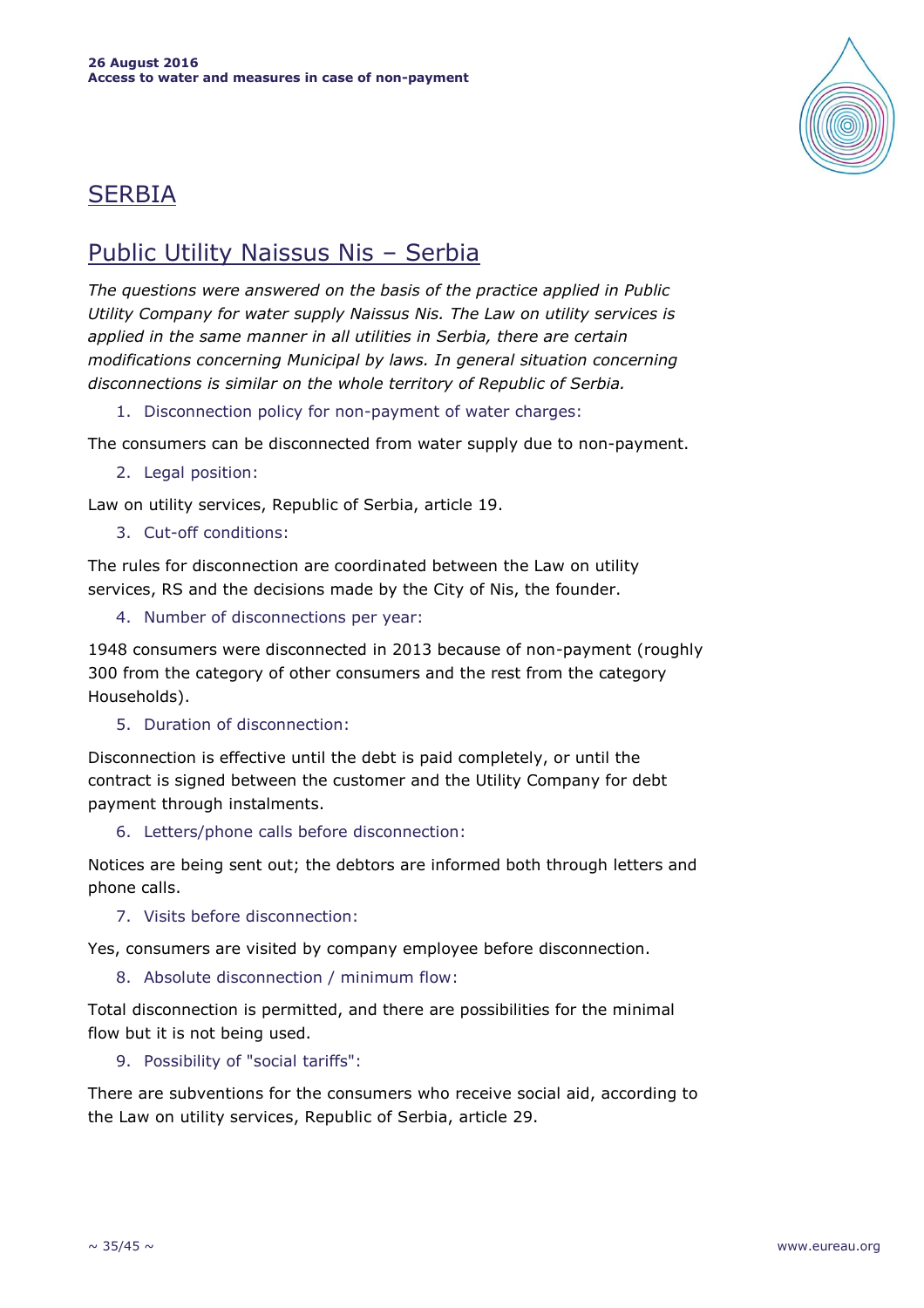

# SLOVENIA

### 1. Disconnection policy for non-payment of water charges:

The water supplier may disconnect water supply to a domestic customer for non-payment.

### 2. Legal position:

According to the legal explication in Constitutional Court of republic of Slovenia no. Up-156/98, dated 15. 06. 1998 it is stated that disconnection of water supply is a measure for payment for water already supplied and that this measure is serving for balancing both parties (supplier and customer). Water supplier, with help of this measure, has also guarantees for regular financial inflow. At the same time is obligation of state/municipalities for continuous and undisturbed water supply as a public good. If considerable number of customers would not pay debts regularly, that could lead to disturbance in providing public water supply services. In that context water supply, disconnection is constitutionally admissible.

3. Cut-off conditions:

Cut off conditions are managed by general obligations rules.

4. Number of disconnections per year:

Data not available.

5. Duration of disconnection:

Data not available.

6. Letters/phone calls/visits before disconnection:

General obligation rules must be followed, but utilities offer information and support to customers and in some cases also different payment possibilities in order debt to be settled without disconnection.

7. Possibility of "social tariffs«:

Social tariffs are not applied. However, municipalities and governmental social services can apply other social policy instruments in case of need.

# **SPAIN**

### 1. Disconnection policy for non-payment of water charges:

In most supply systems there are regulations (of municipal competency) which enable disconnections for unpaid water bills.

Most of these disconnections are in commercial and business activities or in second homes (holiday homes) or due to fraud.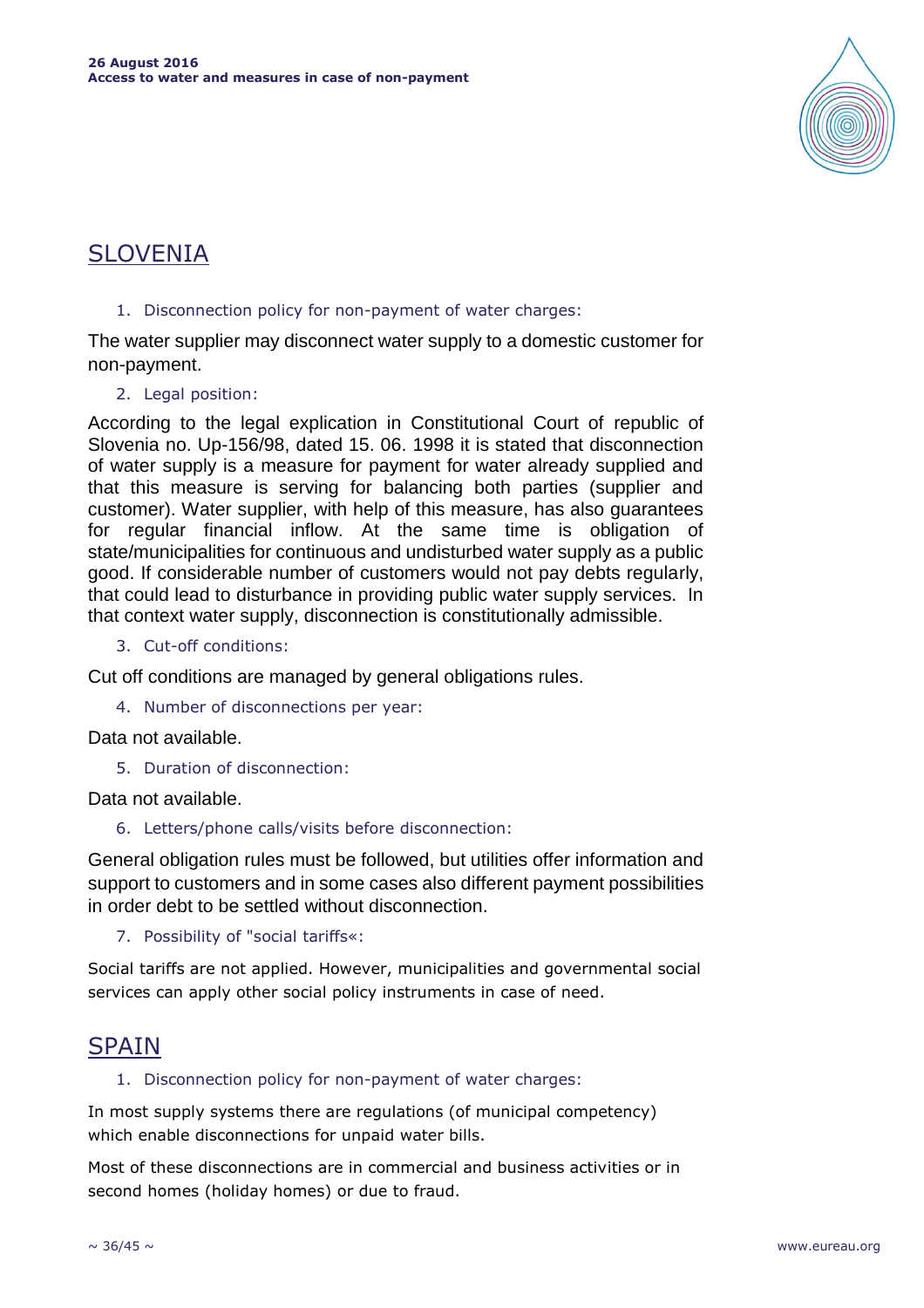

To prevent disadvantaged groups with economic problems to pay the water bill being subject to cut-offs, there are different mechanisms of social action that ensure water affordability.

Public authorities are responsible for ensuring social protection of citizens. Social services and various social entities are responsible for determining the beneficiaries of social policies in urban water, especially to individuals or households with economic needs as a result of the current economic situation. And so, they are responsible for determining which groups, households or individuals need help through social action mechanisms.

Statistically some errors are detected and these mechanisms may arrive late due to misinformation problems, and the cut-off is carried out. It is essential to continue improving communication strategies by the authorities and operating entities. It is essential that users with financial need know about the existence of the mechanisms of social action. Therefore, it must continue to be proactive and expand horizons.

Operating entities, social services, social institutions and competent authorities should optimize cooperation to further improve the agility and accessibility of mechanisms of social action. Cooperation between the parties involved is necessary to identify the affordability problems of the service, potential beneficiaries of the mechanisms of social action and to approve and administer aid. Optimizing this cooperation would facilitate the procedures for those households which cannot pay the bill to obtain the help in a flexible way, avoiding disconnections.

2. Legal position:

There is a legal position for the action, Technical and Administrative Regulation of Water Supply Service, which is established at local level, being of municipal competency.

3. Cut-off conditions :

The establishment of disconnections´ conditions is of municipal competency (public authorities establish whether disconnections are possible or not). Very rarely, the local authority transfers this decision to operators.

As further explained in point 6, the process defends the consumer, having 2 reliable warnings before proceeding with the disconnection.

### 4. Number of disconnections per year :

According to the extrapolated data for disconnections of our 2014 General Survey, we can estimate that disconnections have affected a percentage of between 1% and 2% of the contracts. Once the cause of the cut-off has been resolved (whether by payment, compensation, settlement of payments, implementation of social protection measures, etc.) most of these are reconnected.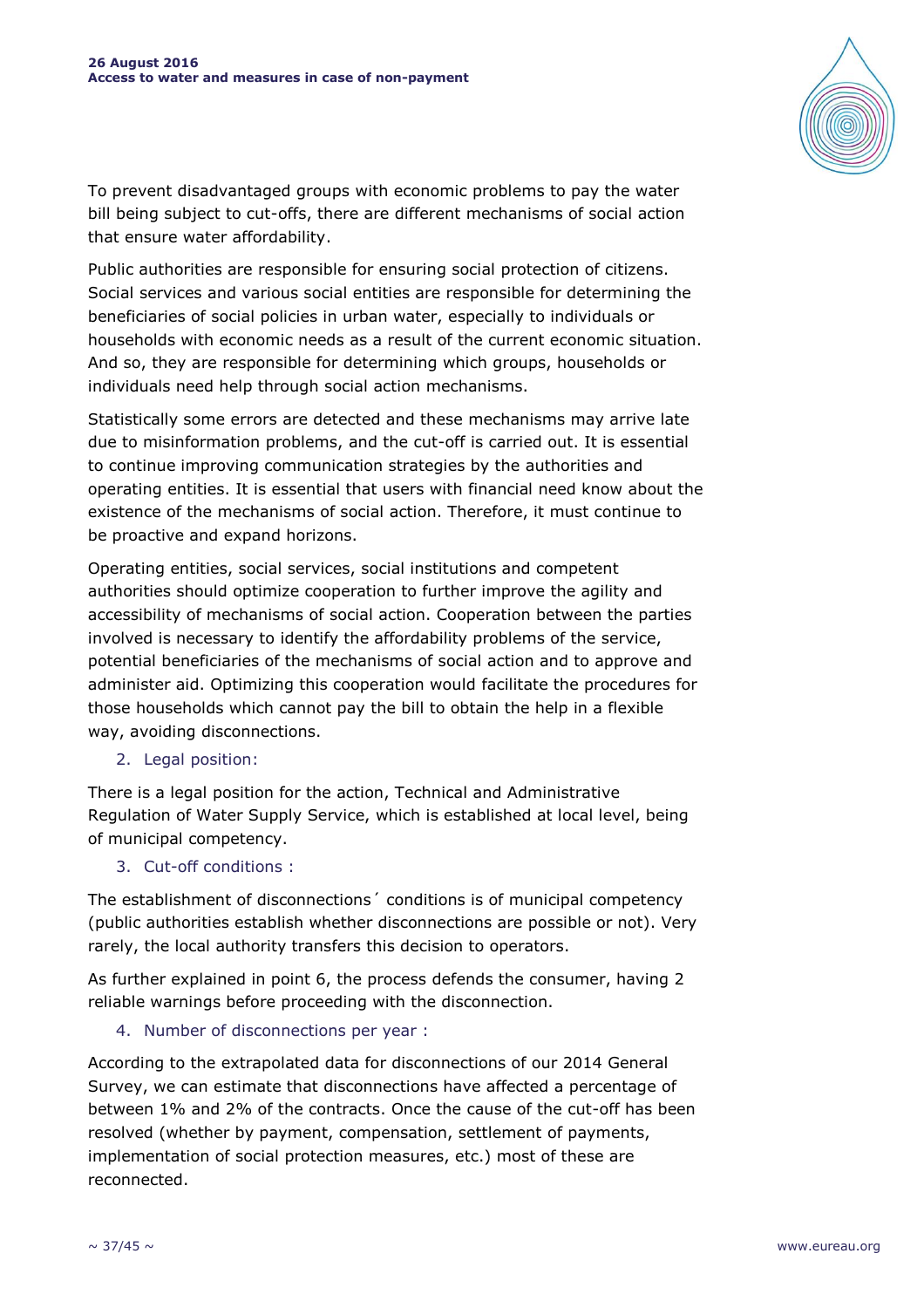

Following the same methodology of national extrapolation to 100%, it is estimated that in 2014, 73% of the disconnections were reconnected, of which 98.4% were reconnected due to payment and just 1.6% was reconnected due to the application of social mechanisms, representing 0.02% of Spanish households.

### 5. Duration of disconnection:

We do not have representative information to give an answer to this topic. There is no disconnection on the eve of a weekend or bank holiday.

### 6. Letters/phone calls before disconnection:

Disconnections are carried out in Spain by regulated procedures, to which operators usually add additional steps with the aim of avoiding them.

The number of steps that are previously made to guarantee the supply before a cutting procedure should be highlighted, noting that just a 31% of first warnings are followed by a second warning and that only 7% of the total of the first announcements made end in a cut-off.

We have a guarantee system, regarding disconnections, which defends the consumer. Several phone calls and letters with acknowledgement are sent before disconnection is carried out, in order to avoid them.

7. Visits before disconnection:

There is no formal requirement for a visit by a company employee before disconnection, due to the method explained above.

# 8. Absolute disconnection / minimum flow:

In Spain, complete disconnection is possible. There is no minimum flow disconnection.

### 9. Possibility of "social tariffs":

In order to alleviate situations of poverty, inequality and social exclusion, there are different mechanisms of social action that ensure water affordability, which are processes or administrative tools through which special conditions are offered to certain groups or households.

In the past, aid and subsidies to water bills consisted in discounts for specific groups (such as senior citizens, large families, low consumption customers or similar). Due to the economic crisis of recent years, aid motivated by economic income has increased. These grants are provided for:

- $\sim$  tariff structures (classic mechanism of social action), or through
- $\sim$  Solidarity Funds, which are a mechanism not associated with the rate structure itself, responding to criteria of income.

These two mechanisms of social action are widespread. According to our survey among a sample of water services covering 15 million people, over 90% of this population lived in municipalities that had some kind of mechanism for social action. Of these, 63% lived in municipalities with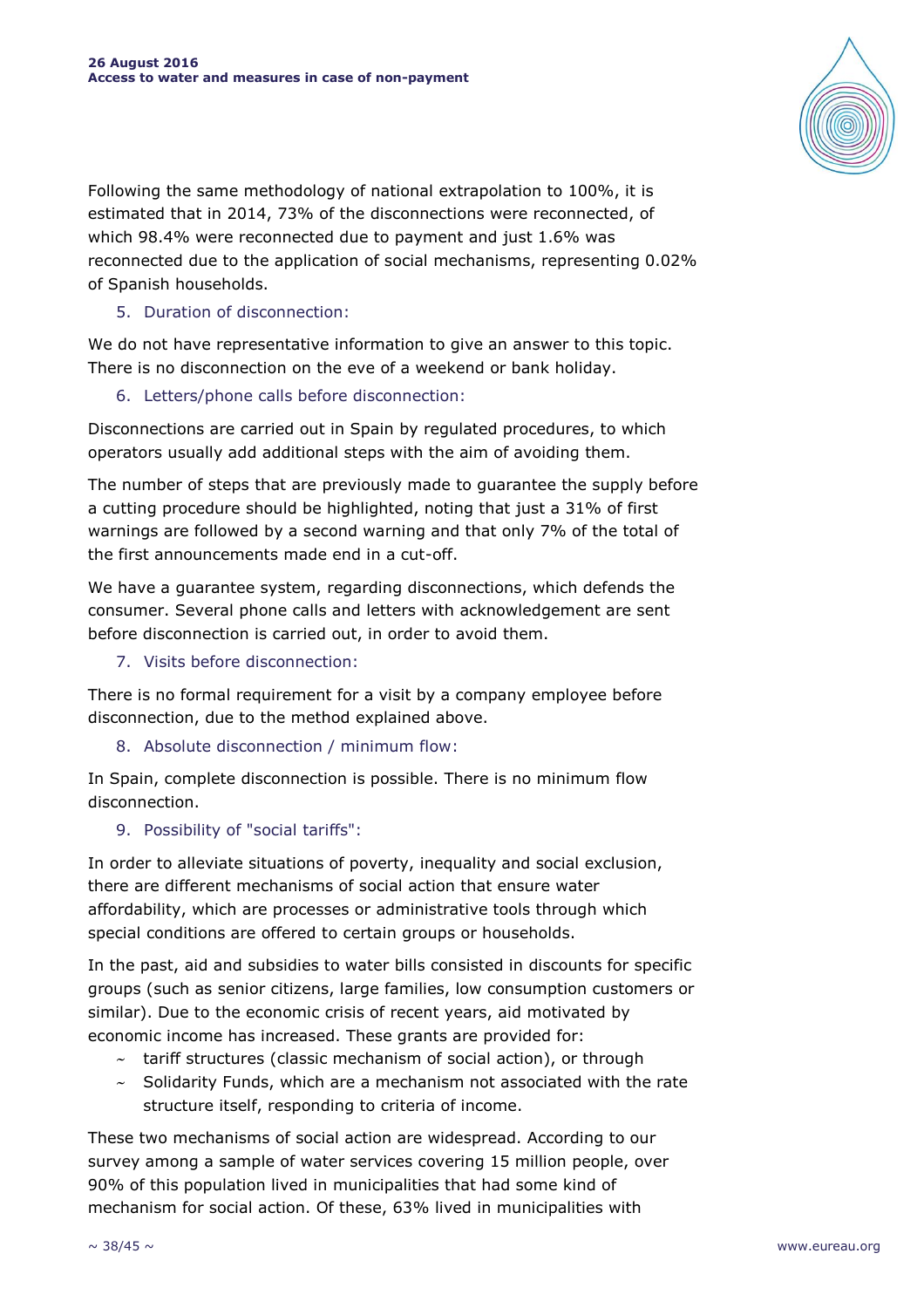

bonuses fixed in the tariff structure itself, 13% in municipalities with implementation of Solidarity Funds and 24% in municipalities that looked both mechanisms.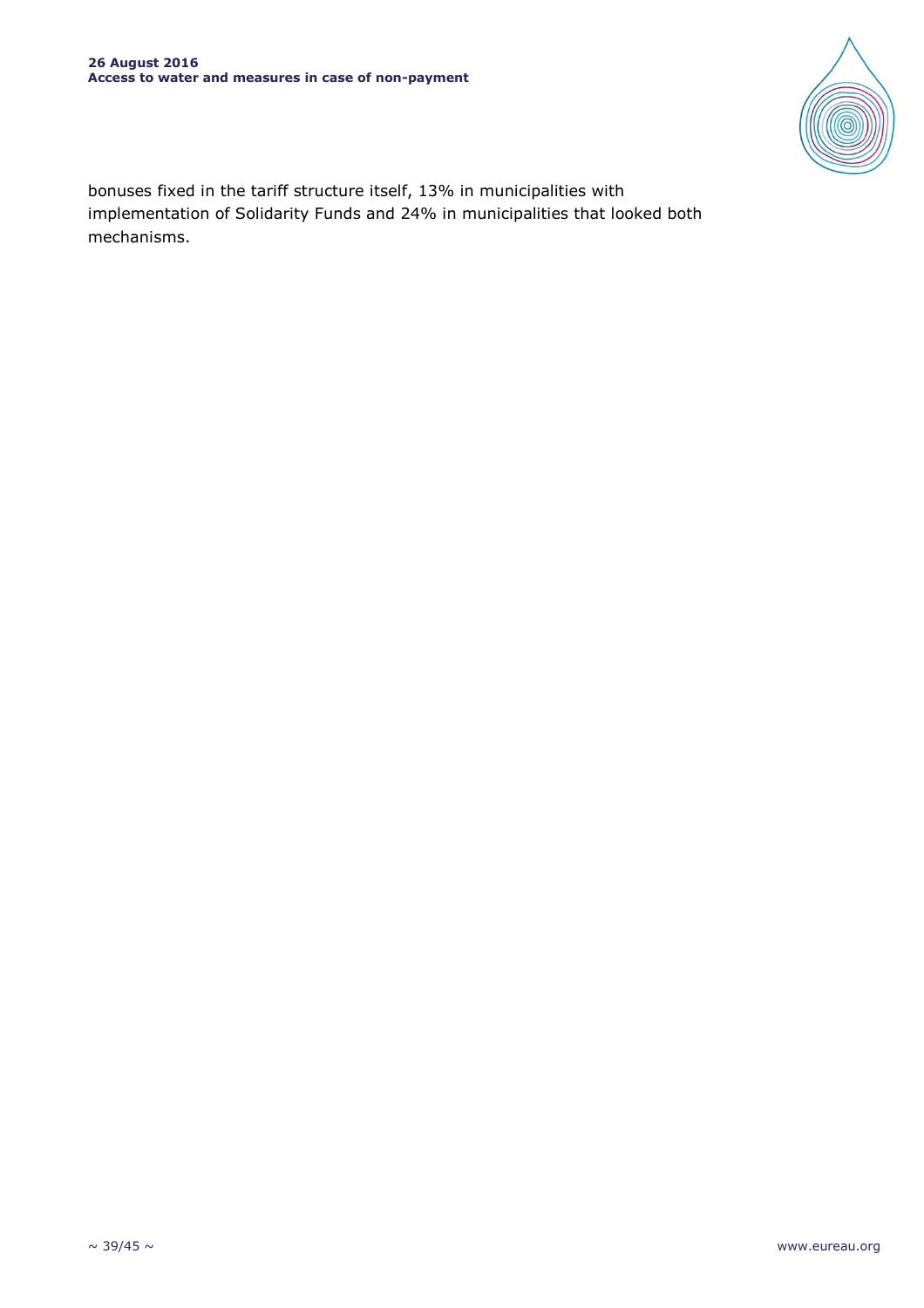

# SWEDEN

1. Disconnection policy for non-payment of water charges:

The water supplier can off the water supply to customers. See below, 3

2. Legal position:

The Public Water Supply and Wastewater Systems Act, 2006, article 43.

3. Cut-off conditions:

A condition for disconnection is that there is no risk for the health of the customer.

The water supplier is not allowed to disconnect customers when there is a risk for human health. In practice the supplier must find out if there are people in the household that would be caused health problems if they are disconnected. It is easier to cut off the water supply to factories and such premises.

4. Number of disconnections per year :

It varies between the suppliers. But not so many over a year. The threat of disconnection is usually enough.

5. Duration of disconnection:

A short time in most cases.

6. Letters/phone calls before disconnection:

The water supplier is obliged to send at least one written warning before the disconnection and wait for a response before the cut off.

7. Visits before disconnection:

There is no legal obligation to visit the customer.

8. Absolute disconnection / minimum flow:

Water suppliers may reduce the flow instead of a total cut-off, giving the customer just enough water for the essential needs.

9. Possibility of social tariffs:

There is no system for social tariffs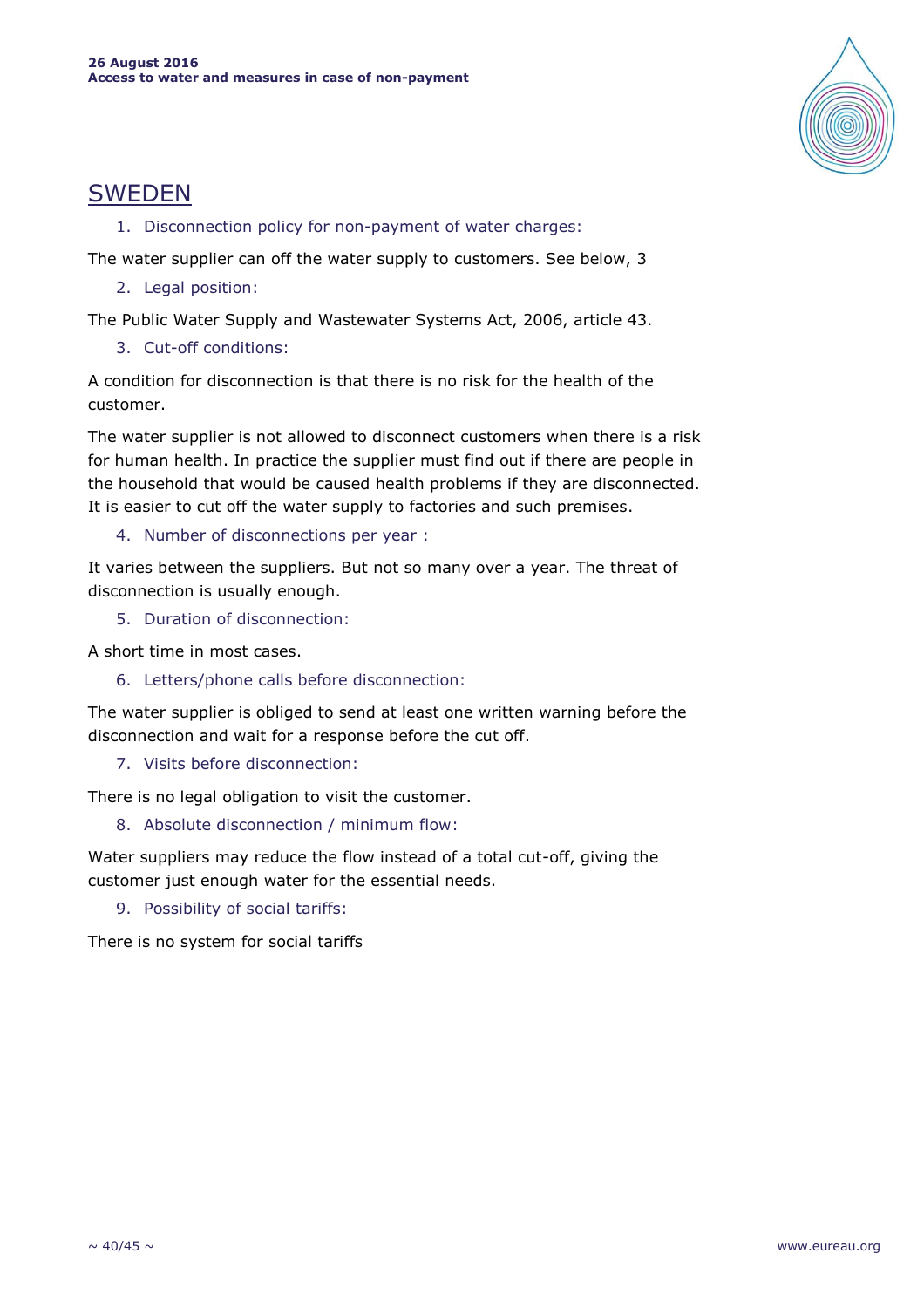

# SWITZERLAND

1. Disconnection policy for non-payment of water charges:

Disconnection for non-payment is exceptional. In any case, the water supply necessary for vital requirements must be delivered to bad payers.

2. Legal position:

The legal basis comes from the various cantonal laws. Furthermore, there are also specific municipal acts and bye laws.

3. Cut-off conditions:

After the bill expiry date, companies give formal notice of a further payment period. After this latter period. a lawsuit may be brought.

4. Number of disconnections per year:

There is no complete disconnection of domestic customers.

5. Duration of disconnection:

There is no complete disconnection of domestic customers.

6. Letters/phone calls before disconnection:

Companies inform customers before suing them.

7. Visits before disconnection:

Same companies visit customers.

8. Absolute disconnection / minimum flow:

There is no complete disconnection of domestic customers.

9. Possibility of "social tariffs":

Usually, there is no specific tariff for roar people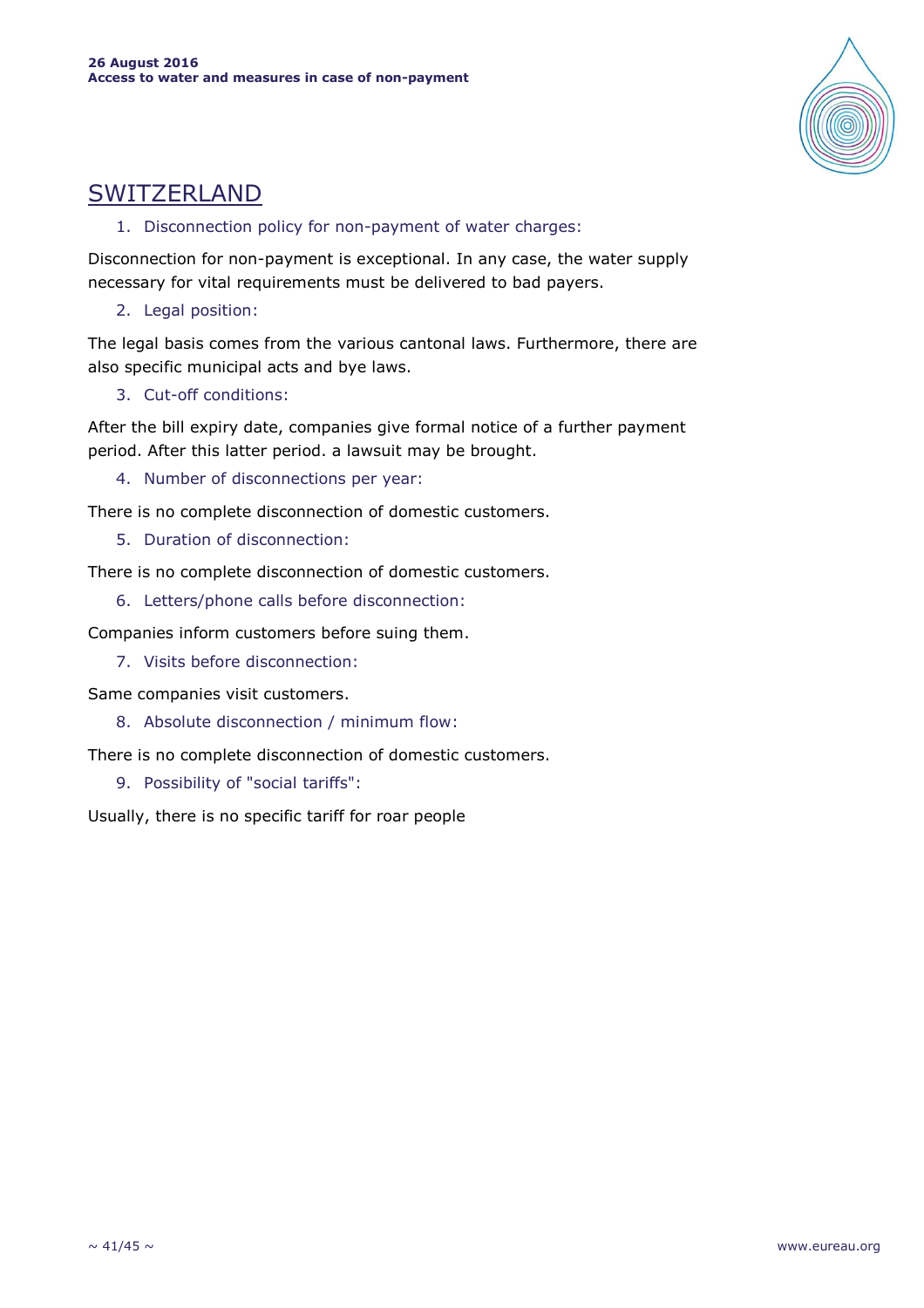# UNITED KINGDOM

# England and Wales

1. Disconnection policy for non-payment of water charges:

Since 1 July 1999, it is illegal to disconnect domestic customers. It is legal and practiced by water companies to disconnect non-domestic customers.

2. Legal position:

Disconnection of domestic customers is banned by the Water Industry Act 1999, which amends the Water Industry Act 1991. The ban of domestic disconnection applies to principal homes only, not second homes. It also applies to hospitals, old people homes, nursing homes, children´s homes, schools, police stations, fire brigade barracks and prisons.

3. Cut-off conditions:

Does not apply anymore

4. Number of disconnections per year:

Does not apply anymore

- 5. Duration of disconnection:
- Does not apply anymore
	- 6. Letters/phone calls before disconnection:
- Does not apply anymore
	- 7. Visits before disconnection:

Does not apply anymore

8. Absolute disconnection / minimum flow:

The ban of domestic disconnection extends to any "limiting devices" which could be used to reduce the flow of water to a property. It also prevents the use of pre-payment meters, which are commonly used for gas and electricity (about 4 million electricity customers out of 20 million domestic customers use pre-payment meters).

9. Possibility of social tariffs:

### Social tariffs

Between 2015 and 2016 companies will have provided a package of measures worth more than £40 million to support customers struggling to pay or in debt, for example through trust funds, debt matching and write-off schemes, debt advice and water efficiency measures to help customers on meters reduce their bills.

By April 2015, 14 of 18 companies had social tariffs available for customers to reduce their bills. The other companies either intend to have social tariffs in

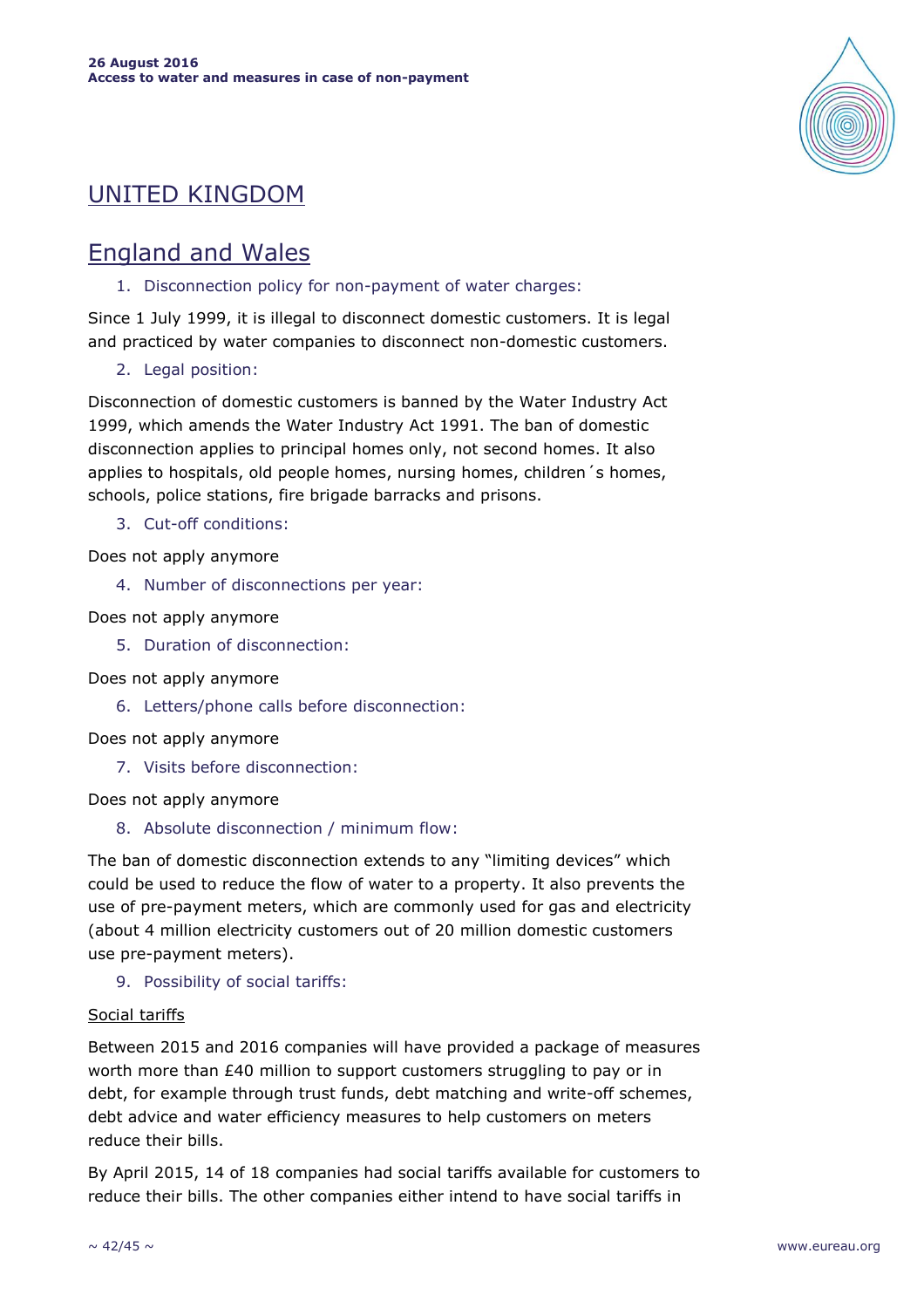

place in 2016 or are currently consulting their customers about introducing a tariff scheme.

All companies in England provide the national social tariff Watersure, which caps bills for more than 70,000 metered customers who are on means-tested benefits, and water companies will be carrying out further promotion to increase uptake. Some companies have had additional social tariffs for several years, providing assistance to many thousands more customers.

In Wales 54,000 households are either on the Welsh Water Assist tariff, which is based on the Watersure tariff but set at a lower rate and extended to unmeasured customers, or benefit from other forms of social assistance – and this total is planned to increase to 100,000 by 2020.

#### Funds and other measures

Water companies regularly contribute to the independently-run social funds and charitable trusts that they have set up. Monies from these funds are used to help clear customers' water or sewerage debts and provide support and advice on how to manage debt in the future. These funds have helped hundreds of thousands of customers in need.

Many water companies also look to relieve the pressure on hard-pressed households and get them back on their feet by accepting payments as low as a few pounds, and with schemes to match customers' payments to reduce arrears by writing off some or all of their debts. Around 100,000 households are benefitting from these schemes and companies have proposed to increase this.

Companies are also spending millions of pounds to ensure customers are aware of the potential support on offer. Companies have invested in specialist staff and training so that they proactively seek customers who are struggling.

Companies also donate hundreds of thousands of pounds to Citizens Advice Bureaux and other regional debt and advice charities. Customers on water meters get extra help from companies to bring down their bills even further. For example, some companies install free water saving products such as dual flush convertors, tap inserts and shower adapters that help customers use less water so they save money. Companies also target and promote metering to the customers on low incomes whom they expect will benefit both from a lower bill and from greater control of their bill.

# **Scotland**

### 1. Disconnection policy for non-payment of water charges:

Disconnection of domestic customers for non-payment is not permitted, though non-domestic customers may be disconnected. Debt is recovered through the courts (or sheriff) who can confiscate property to cover the value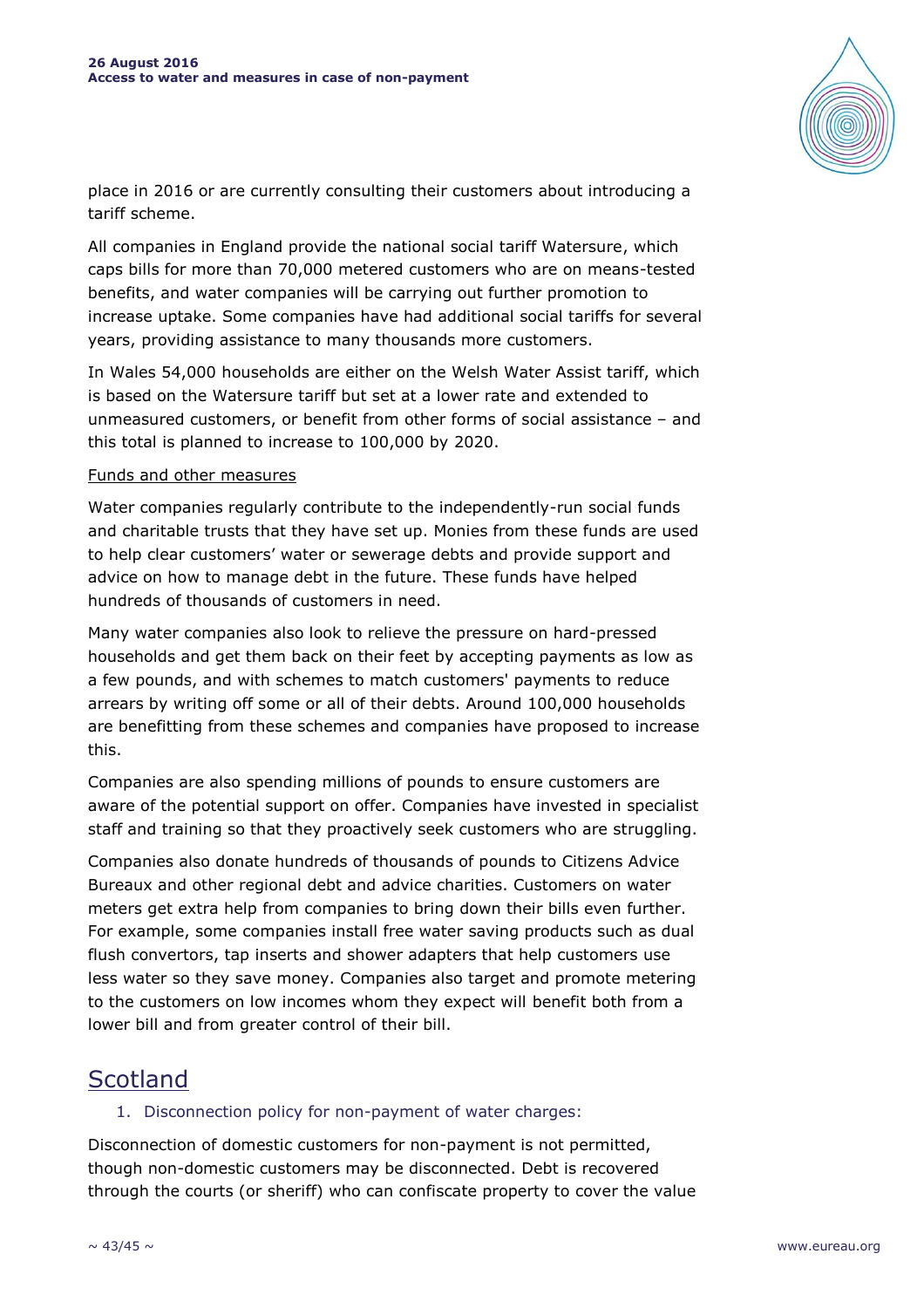

of the debt.

- 2. Legal position:
- 3. Cut-off conditions:
- 4. Number of disconnections per year:

#### None

- 5. Duration of disconnection:
- 6. Letters/phone calls before disconnection:
- 7. Visits before disconnection:
- 8. Absolute / minimum flow disconnection:
- 9. Possibility of social tariffs:

There are no specific tariffs for poor families, old people, nor any other form of positive discrimination

# Northern Ireland

1. Disconnection policy for non-payment of wafer charges:

Domestic customers do not receive water bills as the service is funded from general taxation. Nondomestic customers can be disconnected.

- 2. Legal position:
- 3. Cut-off conditions:
- 4. Number of disconnections per year:

#### None

- 5. Duration of disconnection:
- 6. Letters/phone calls before disconnection:
- 7. Visits before disconnection:
- 8. Absolute / minimum now disconnection:
- 9. Possibility of social tariffs: Not applicable.

<u>ummummummummummu</u>

# About EurEau

EurEau is the voice of Europe's water sector. We represent drinking and waste water service providers from 28 countries in Europe, from both the private and the public sectors.

Our members are the national associations of water services in Europe. At EurEau, we bring national water professionals together to agree European water industry positions regarding the management of water quality, resource efficiency and access to water for Europe's citizens and businesses. The EurEau secretariat is based in Brussels, from where we coordinate the work of